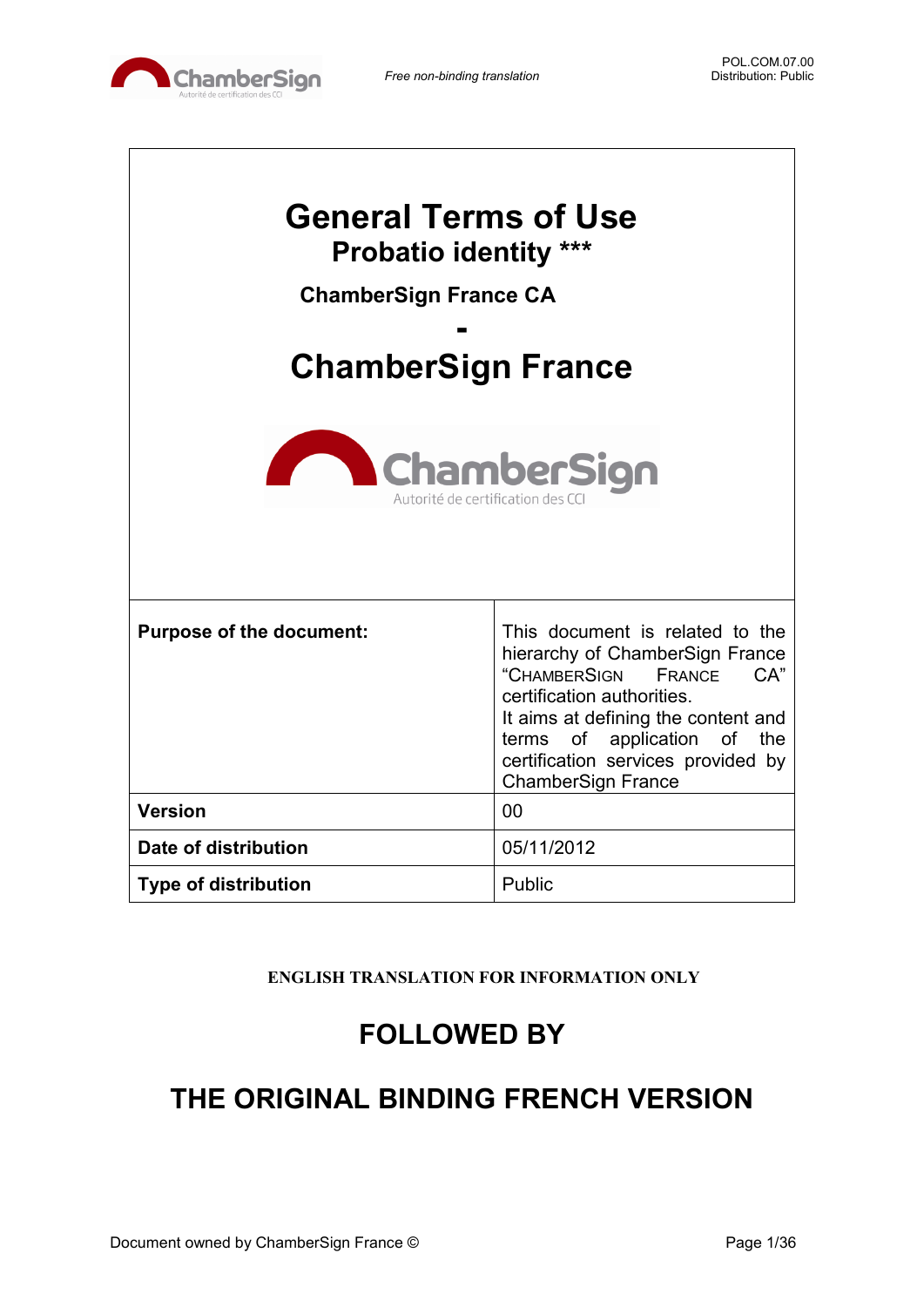

#### **CONTENTS**

### **ENGLISH TRANSLATION FOR INFORMATION ONLY**

|                   | <b>1. INTRODUCTION</b>                                       | $\overline{4}$           |
|-------------------|--------------------------------------------------------------|--------------------------|
|                   | 2. DEFINITIONS                                               | $\overline{4}$           |
| <b>3. PURPOSE</b> |                                                              | 6                        |
|                   | <b>4. TERM - APPLICATION</b>                                 | 6                        |
|                   | 5. REQUESTS FOR CERTIFICATES AND RENEWAL                     | $\overline{7}$           |
| 5.1               | <b>REGISTRATION OF CERTIFICATE APPLICATION FILES</b>         | 7                        |
| 5.2               | <b>VERIFICATION OF THE REQUEST</b>                           | $\overline{\mathcal{I}}$ |
| 5.3               | <b>REJECTION OF THE REQUEST</b>                              | $\tau$                   |
| 5.4               | <b>ISSUANCE OF THE CERTIFICATE</b>                           | $\overline{7}$           |
| 5.5               | <b>ACCEPTANCE OF THE CERTIFICATE</b>                         | $\,$ $\,$                |
| 5.6               | <b>ASSISTANCE</b>                                            | 8                        |
| 5.7               | <b>RENEWAL</b>                                               | 8                        |
| 5.8               | AMENDMENT OF THE CERTIFICATE                                 | 8                        |
|                   | <b>6. CONDITIONS FOR USING CERTIFICATES AND RESTRICTIONS</b> | 9                        |
|                   | 7. CERTIFICATE VERIFICATION PROCEDURE                        | 9                        |
|                   | <b>8. REVOCATION OF THE CERTIFICATE</b>                      | 9                        |
|                   | <b>9. CHAMBERSIGN'S OBLIGATIONS</b>                          | 10                       |
|                   | <b>10. HOLDER'S OBLIGATIONS</b>                              | 11                       |
|                   | <b>11. OBLIGATIONS OF CERTIFICATE USERS</b>                  | 12                       |
|                   | <b>12. LEGAL REPRESENTATIVE'S OBLIGATIONS</b>                | 12                       |
| 13. PRICE         |                                                              | 13                       |
|                   | <b>14. GUARANTEES AND EXCLUSIONS</b>                         | 14                       |
|                   | <b>15. LIABILITY</b>                                         | 14                       |
|                   | <b>16. INSURANCE</b>                                         | 15                       |
|                   | <b>17. CONFIDENTIALITY</b>                                   | 15                       |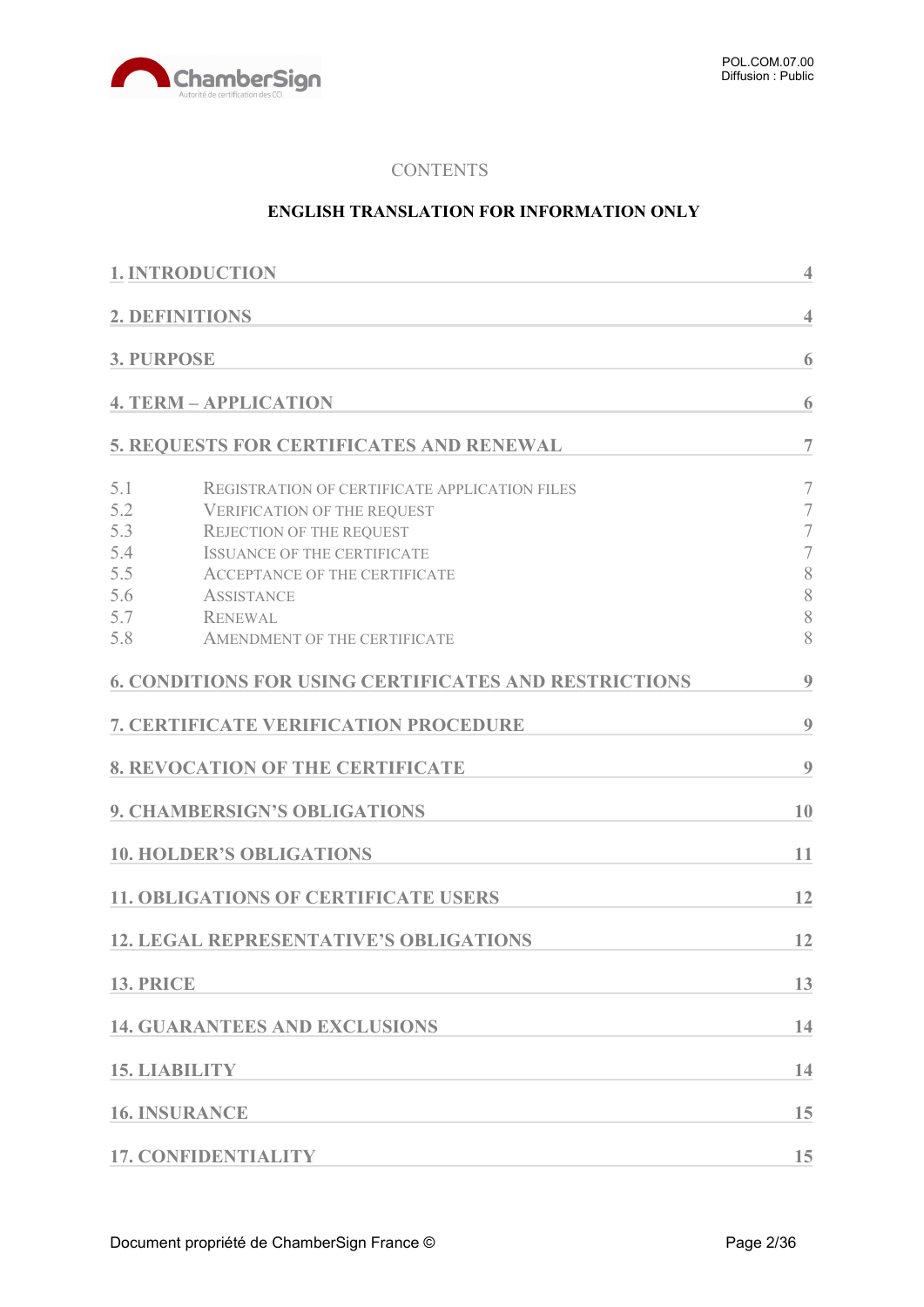# ChamberSign

| <b>18. INTELLECTUAL PROPERTY</b>                              | 16 |
|---------------------------------------------------------------|----|
| <b>19. PERSONAL DATA</b>                                      | 16 |
| <b>20. TERMINATION OF THE SUBSCRIPTION</b>                    | 16 |
| 21. GOOD FAITH                                                | 17 |
| <b>22. CONSERVATION</b>                                       | 17 |
| 23. NULLITY                                                   | 17 |
| 24. ENTIRE AGREEMENT                                          | 17 |
| <b>25. LANGUAGE – BINDING VERSION</b>                         | 18 |
| <b>26. DISPUTE SETTLEMENT - JURISDICTION - APPLICABLE LAW</b> | 18 |

# **VERSION ORIGINALE EN FRANCAIS 20 A 38**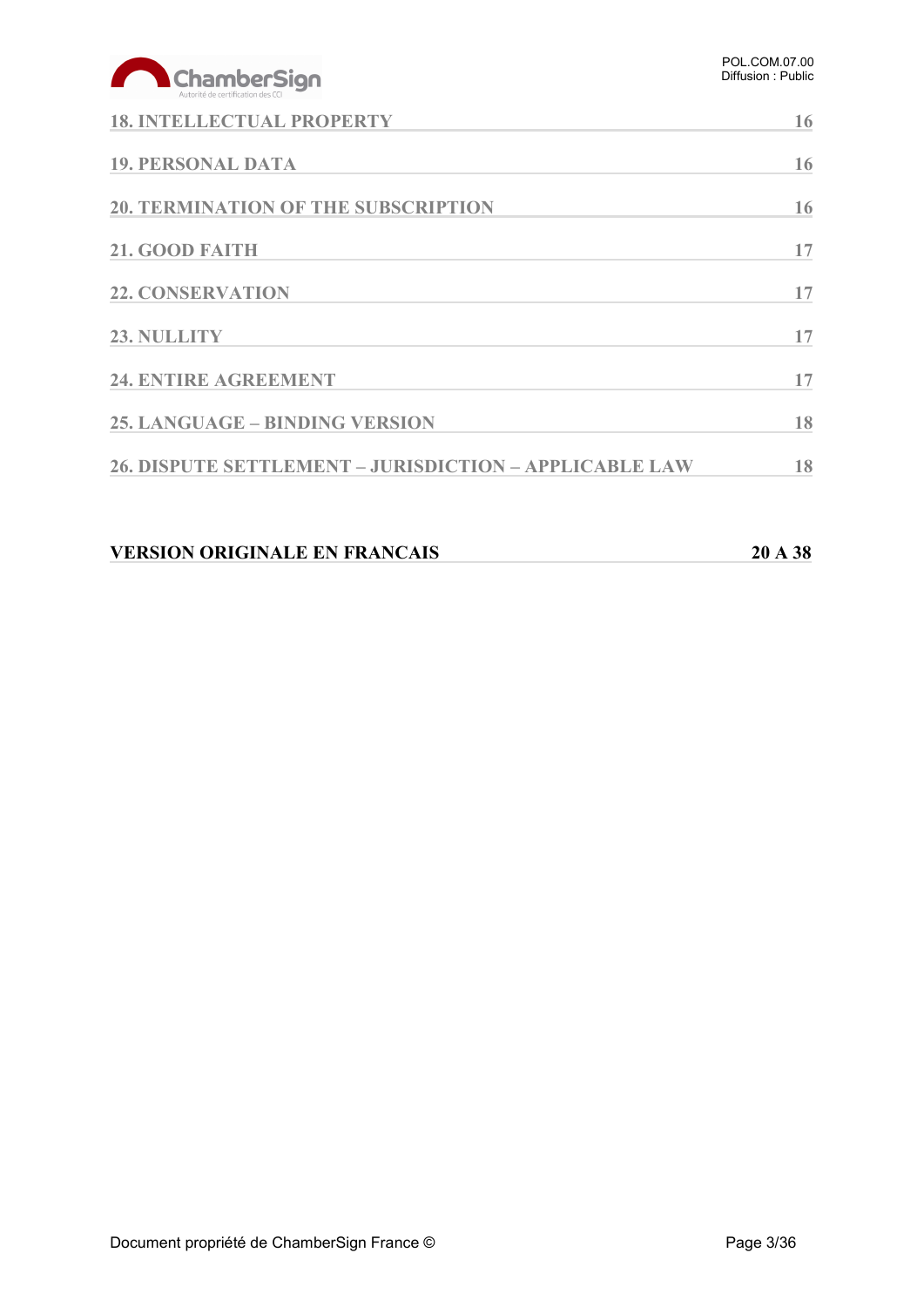

# <span id="page-3-0"></span>**1. INTRODUCTION**

2. ChamberSign France provides the legal representative, holder and certificate user with certification services.

3. Any use of the services offered implies the consultation and unreserved acceptance of these general terms.

4. The legal representative, holder and certificate user acknowledge that they have read, understood and approved these general terms and the certification policy of the Probatio identity \*\*\* certificate of ChamberSign France CA 1.2.250.1.96.1.7.1.2, accept their content in full and acknowledge that they are bound by all of their provisions.

5. The legal representative, holder and certificate user acknowledge that they have the necessary skills and means for using the certificates.

6. The certificate user acknowledges having checked that the IT configuration used is completely secure and that it does not contain any virus and that it is in perfect working condition.

7. The legal representative, the holder and the certificate user acknowledge that they are aware of the type, purpose and terms of using the certificates and have claimed and obtained the information required for using the certificates in full knowledge of the facts.

# <span id="page-3-1"></span>**2. DEFINITIONS**

8. The terms defined below shall have the following meanings between the parties:

- "user application": application services using certificates issued by ChamberSign France for purposes of signature of the holder;

- "authentication": aims at checking the identity claimed by a person or machine (hereafter referred to as "entity"). Generally speaking, the authentication is preceded by an identification, which enables this entity to make itself known to the system through an element that has been given to it. In other words, the identification consists in providing a previously-registered identity, and the authentication consists in providing proof of this identity;

- "certification authority" or "CA": legal entity which, within an electronic certification service provider (CSP), is in charge, in the name and under the latter's liability, of applying a certification policy and has the capacity to issue electronic certificates in relation to this certification policy. It is hereafter referred to by the words "ChamberSign France".

**-** "key pair": couple of keys made up of one public key and one private key, generated in relation to a PKI-type of infrastructure (technical solutions based on public-key cryptography);

**-** "registration office" or "RO": checks the identification information of the future holder of a certificate, and where necessary other specific attributes, before transferring the corresponding request to the appropriate KMI department;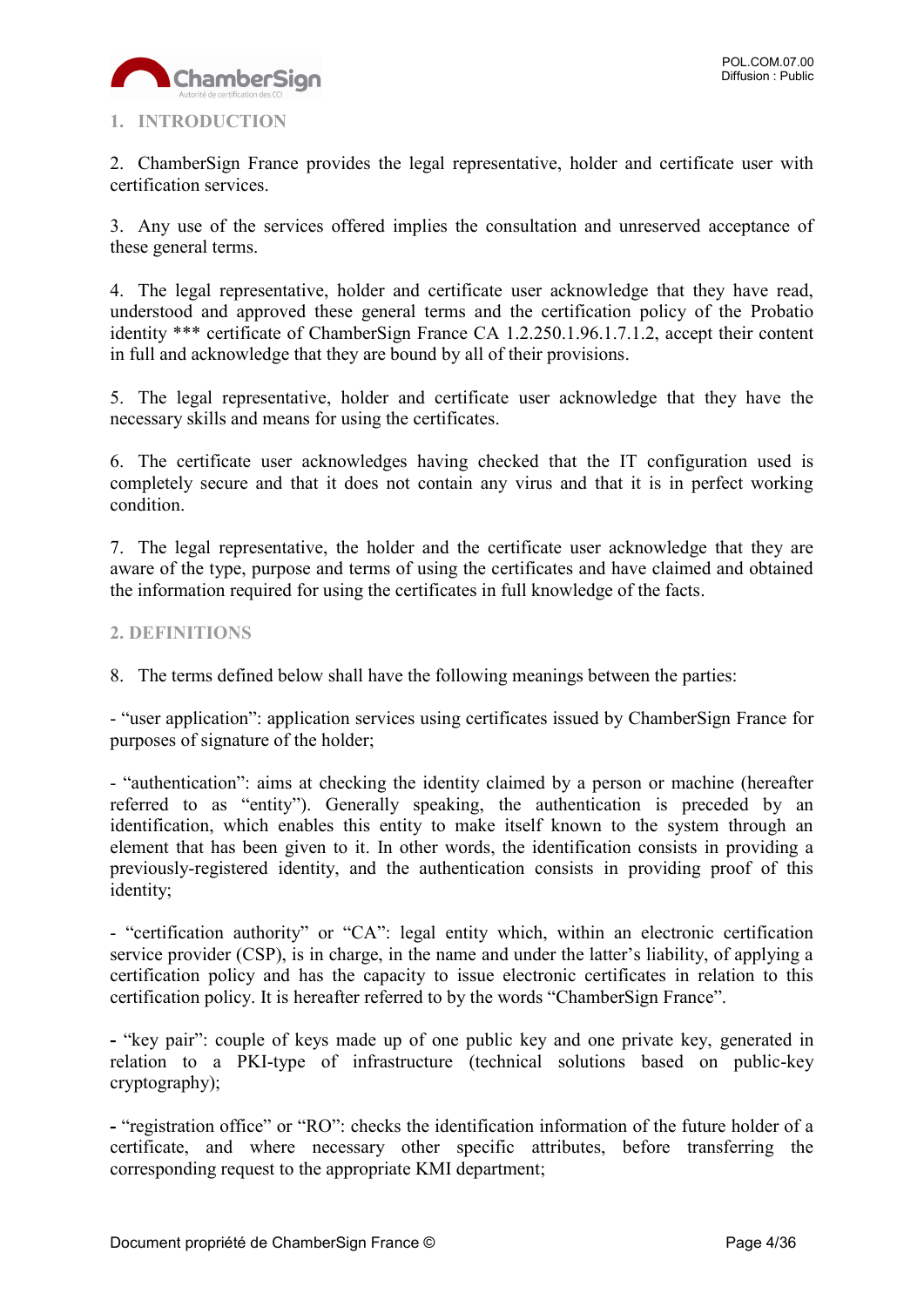

- "certificate": electronic file certifying that a key pair belongs to the holder or to the material element or software identified in the certificate. The certificate is signed by the certification authority;

- "compromise": disclosure or suspected disclosure or loss of confidential information as a result of infringing a security measure and leading to a possible loss in confidentiality and/or integrity of the data in question;

- "certification practices statement"**:** text defining the practices used by a certification authority in order to issue certificates and more generally the practices of all of the components of the certification authority in the whole life-cycle of a certificate; hereafter referred to as "CPS";

**-** "confidential data": the holder's strictly personal data which should absolutely be kept secret and which are: the certificate's private key, the collection code and the activation code of the private key;

- "entity": administrative authority or company defined broadly, i.e. also private-law legal entities such as associations;

- "key management infrastructure": series of components, functions and processes devoted to managing cryptographic keys and their certificates used by trustworthy services; hereafter referred to as "KMI";

- "LAR": list of certification authority revoked certificates;

- "CRL": certificate revocation list;

- "OID": object identifier identifying the certification authority's certification policy;

**-** "certification policy": series of rules, identified by a name (OID), defining the standards with which ChamberSign France complies in relation to these terms and indicating the applicability of a certificate to a particular community and/or to a class of applications with shared security standards; hereafter referred to as "CP";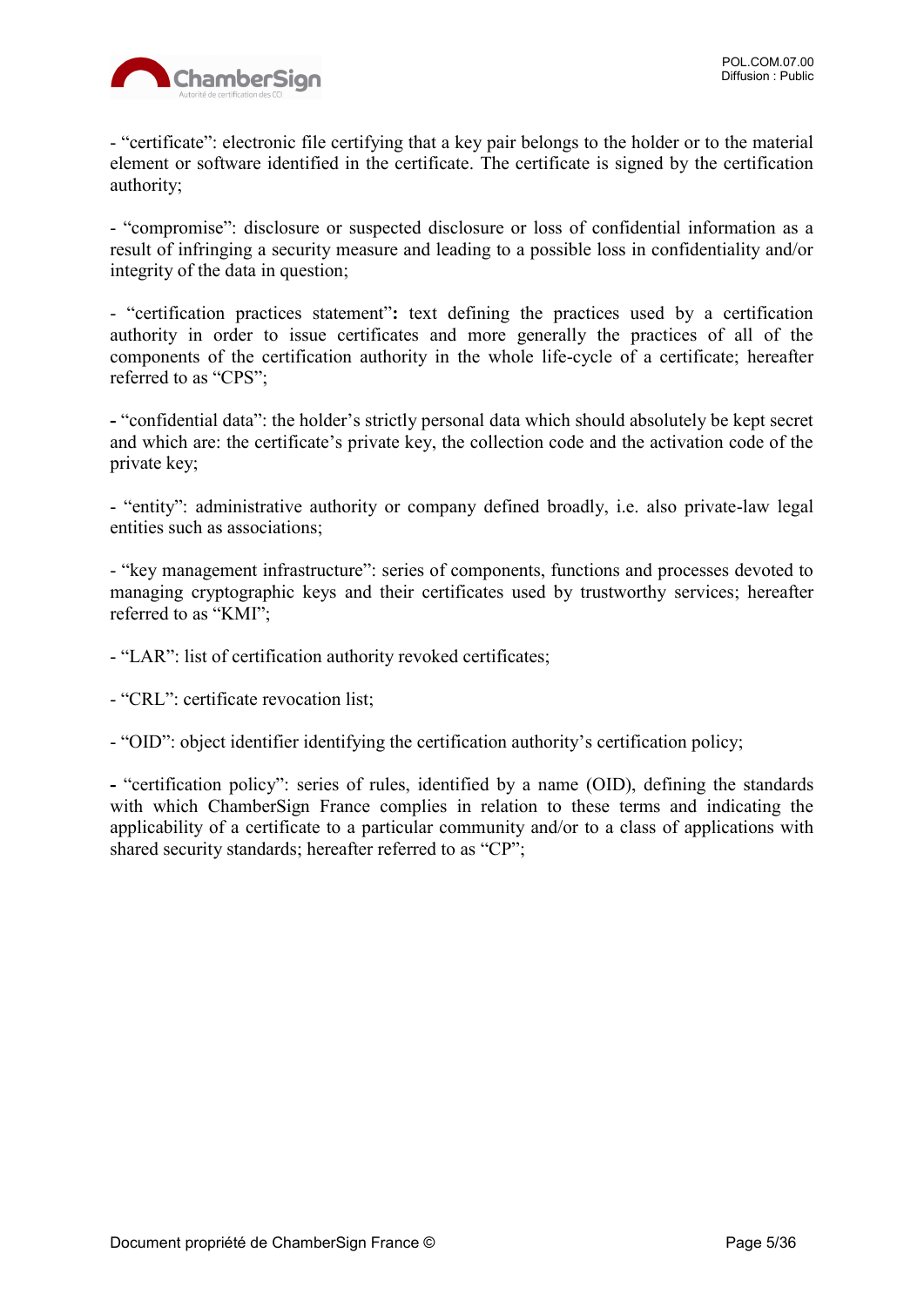

**-** "holder"**:** private individual identified in the certificate and who holds the private key corresponding to the public key that is in this certificate;

**-** "revocation": action performed by the holder, a legal representative of the entity or ChamberSign France which aims at ceasing the validity of the certificate. This action may be performed further to a change in information contained in the certificate or in the case of a compromise. In this respect, a certificate which has been revoked is recorded on the CRL (certificate revocation list);

-"certificate user": entity or private individual receiving a certificate and who relies on it for checking an authentication value from the holder of the certificate.

#### <span id="page-5-0"></span>**3. PURPOSE**

9. These general terms aim at defining the content and methods of application of the certification services provided by ChamberSign France as certification authority to the holders and legal representative, and at specifying the undertakings and obligations of these various parties involved.

#### <span id="page-5-1"></span>**4. TERM – APPLICATION**

10. These general terms of use are binding on the legal representative and the holder, as from their acceptance by the latter. They vouch for these general terms being respected by the certificate user.

11. These general terms are binding throughout the whole period of the services being put online, without prejudice to any updates to them.

12. ChamberSign France undertakes to provide the legal representative and the holder, with the new general terms of use.

13. Any use of the services by the legal representative and the holder after the amendments of the general terms implies acceptance by the latter of the new general terms.

14. The general terms of use apply as from their signature.

15. The supply of the certification services is subject to the payment of the agreed price.

16. The general terms of use are signed for a period of three years.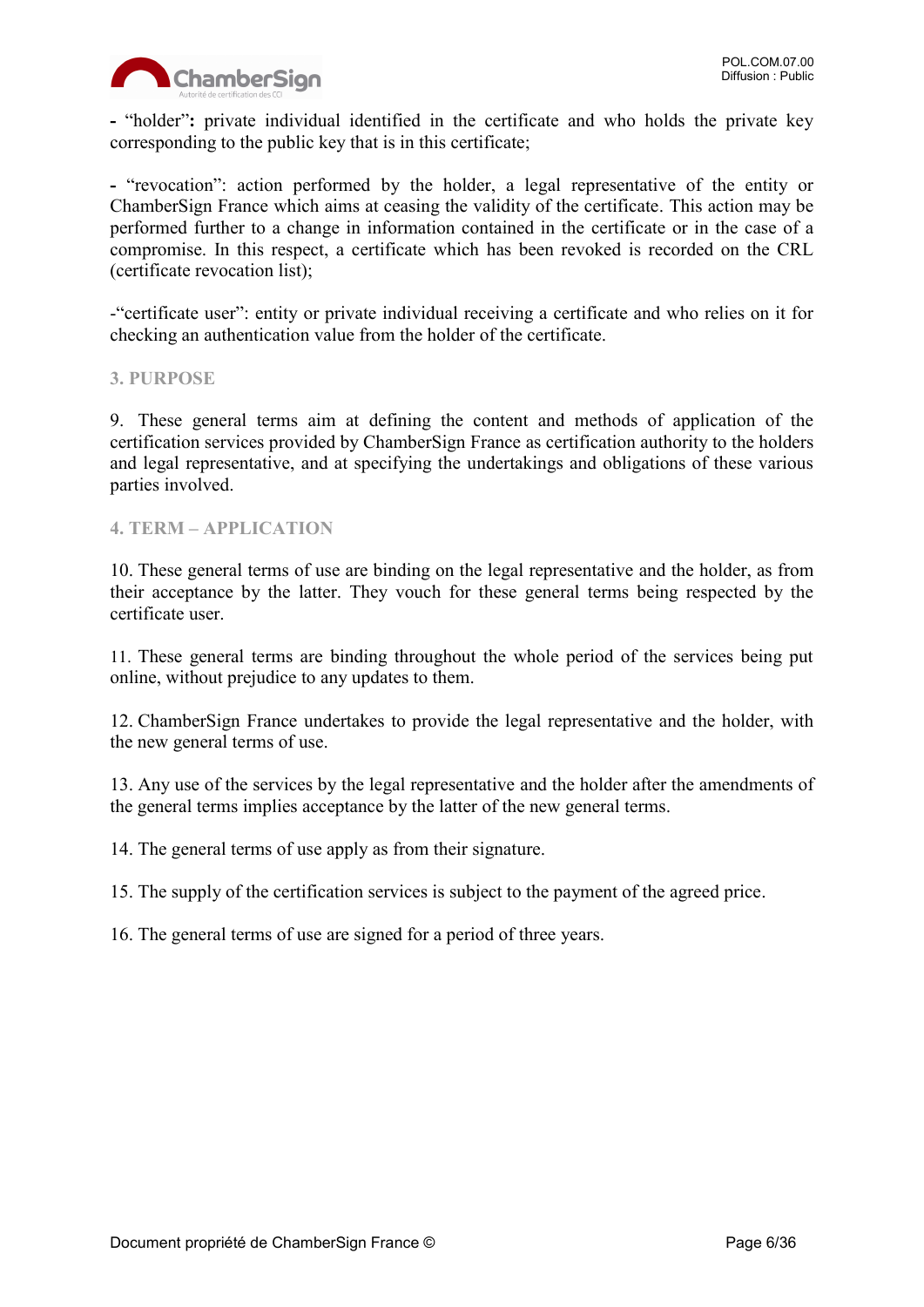

## <span id="page-6-0"></span>**5. REQUESTS FOR CERTIFICATES AND RENEWAL**

#### <span id="page-6-1"></span>**5.1 REGISTRATION OF CERTIFICATE APPLICATION FILES**

17. The certificate application file sent to ChamberSign France will include at least the following elements:

- a written certificate request, signed and dated less than three months ago by the future holder and, if different, by the legal representative or his/her assignee;
- an official valid identification document of the future holder including an ID photograph presented to ChamberSign France which keeps a copy of it;
- an official valid identification document of the signatory of the request including an ID photograph presented to ChamberSign France which keeps a copy of it;
- the general terms of use, signed.

18. The holder or the legal representative of the entity may make a certificate request by completing the certificate request form on the ChamberSign France website: [www.chambersign.fr.](http://www.chambersign.fr/)

19. They then send the supporting documents required by post, or attend the registration office directly.

20. The supporting documents to be enclosed when making an initial certificate request are specified in the subscription form.

#### <span id="page-6-2"></span>**5.2 VERIFICATION OF THE REQUEST**

21. The registration office performs the following operations:

- checks and confirms the identity of the future holder;
- checks the coherency of the supporting documents presented;
- ensures that the future holder is aware of the terms applicable for using the certificate as stipulated in this document.

#### <span id="page-6-3"></span>**5.3 REJECTION OF THE REQUEST**

22. In the case of missing documents and after a reminder regarding the supply of these documents, the registration office reserves the right to reject the certificate request.

23. It informs the holder, or legal representative of the entity of the same.

#### <span id="page-6-4"></span>**5.4 ISSUANCE OF THE CERTIFICATE**

24. After authentication of the origin and verification of the integrity of the request sent by the registration office, ChamberSign France generates the certificate, the holder's key pair, his/her authentication mechanism, the activation codes ...

25. Each certificate request is subject to a one-on-one meeting of the holder with an RO.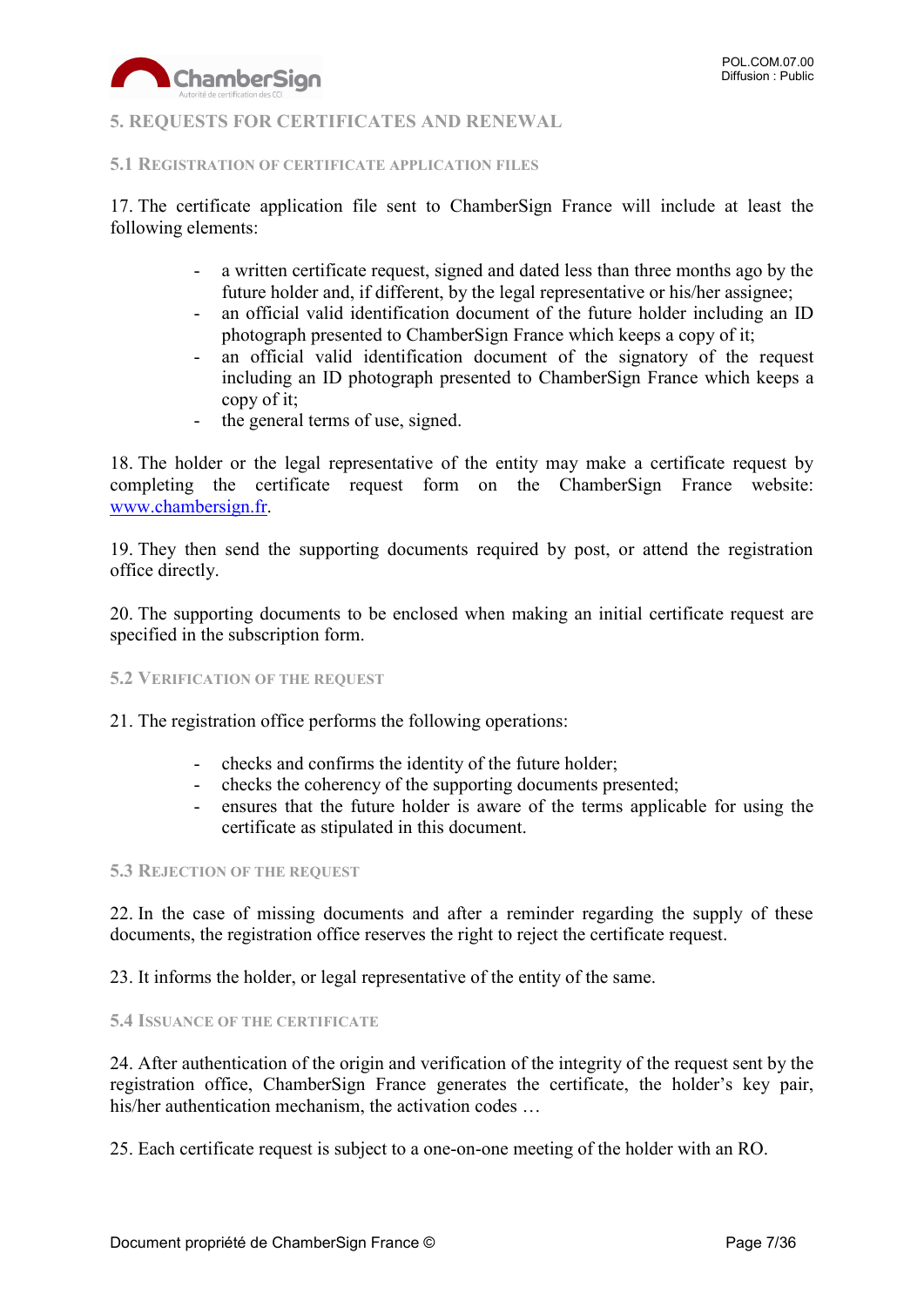

26. The one-on-one recognition process may be performed, where appropriate, with a representative of ChamberSign France empowered for this purpose during the latter's visit to the holder, in particular when performing a training session on electronic signatures given by ChamberSign France.

27. The availability of the certificates issued by ChamberSign France after the registration process gives rise to the issue of an availability notice via email sent to the holder who should follow the instructions set out in the said message in order to collect them.

28. For certificates confined on physical media (USB flash drives), the physical media and ChamberSign France certificates are collected from the RO. These certificates are generated on Gemalto MultiApp ID IAS ECC media.

29. The holder must collect his/her certificate as from receipt of the message informing him/her of its availability. ChamberSign France reserves the right to abandon the certificate issuance process if the holder has not come forward to collect his/her certificate 2 months after the said message.

#### <span id="page-7-0"></span>**5.5 ACCEPTANCE OF THE CERTIFICATE**

30. ChamberSign France is informed of the collection of each certificate. The holder must test his/her certificate by using the service provided for this purpose on the ChamberSign France website.

31. The holder is required to inform ChamberSign France of any inaccuracy or fault in the Certificate within seven business days following the collection of the Certificate, in order for the latter to be revoked and a new one provided.

32. The holder tests and accepts explicitly his/her certificate.

#### <span id="page-7-1"></span>**5.6 ASSISTANCE**

33. In order to assist the holder, technical instructions on using the certificate are delivered to him/her during the one-on-one meeting and a telephone assistance or hot line is available on 08 92 23 02 52 (0.34 Euros incl. taxes per minute in Metropolitan France only) from 9a.m. to noon and from 2p.m. to 5p.m., on business days.

34. A tutorial and a FAQ section are available on the ChamberSign France website at the following address: [http://www.chambersign.fr.](http://www.chambersign.fr/)

#### <span id="page-7-2"></span>**5.7 RENEWAL**

35. The certificate subject matter hereof can't be renewing.

#### <span id="page-7-3"></span>**5.8 AMENDMENT OF THE CERTIFICATE**

36. The amendment of a certificate corresponds to changes in information without changing the public key. ChamberSign France does not make any amendment to a certificate; in the case of a change in the information contained in the certificate, a new certificate request must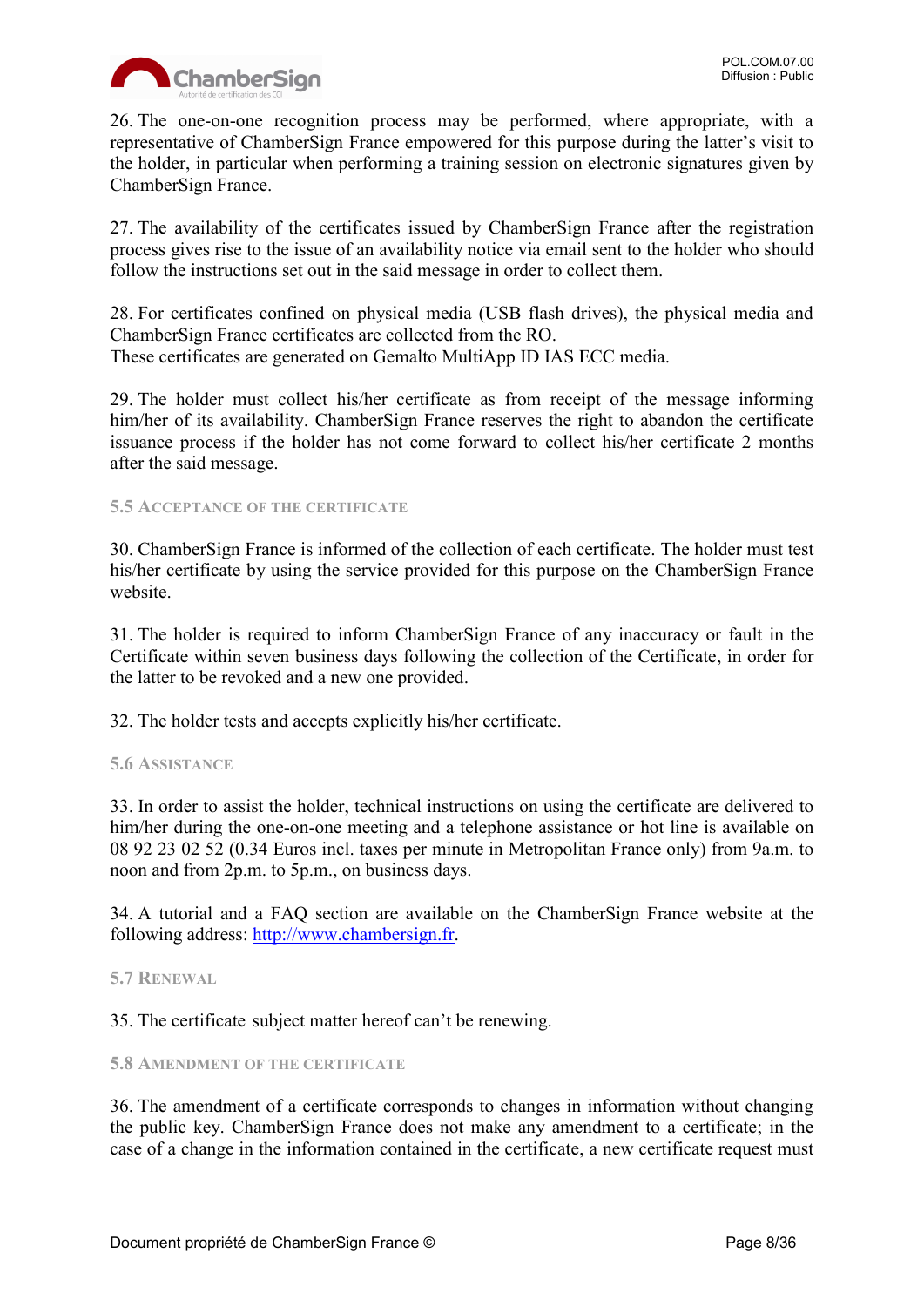

be made, in accordance with the terms and conditions set out in paragraphs 67 and 86 of these general terms of use.

# <span id="page-8-0"></span>**6. CONDITIONS FOR USING CERTIFICATES AND RESTRICTIONS**

37. The use of the holder's private key and of the certificate must remain strictly limited to electronic authentication services.

38. The certificates must not be used for personal purposes.

#### <span id="page-8-1"></span>**7. CERTIFICATE VERIFICATION PROCEDURE**

39. ChamberSign France undertakes to provide a consultancy service on its [www.chambersign.fr](http://www.chambersign.fr/) website enabling to check the validity of the certificates it has issued.

40. This service is available 24 hours a day.

41. The information made available by ChamberSign to the certificate user will enable the latter to check and validate the status of a certificate and of all of the corresponding certification chain, prior to its use, i.e. to check the signatures of the chain's certificates, as the signatures guarantee the origin and integrity of the CRL / LAR.

# <span id="page-8-2"></span>**8. REVOCATION OF THE CERTIFICATE**

42. The Certificate may be revoked at any time either by fax, or by registered letter with confirmation of receipt sent to the RO, or online from the following website: [www.chambersign.fr.](http://www.chambersign.fr/)

43. A certificate may be revoked in particular for the following reasons:

- amendment in information contained in the certificate;
- inaccurate information provided in the registration file;
- lack of payment of the price of the certificate by the legal representative or the holder;
- possible or proved compromise of the holder's private key;
- lack of respect by the holder of the rules for using the certificate;
- lack of respect by the holder and/or the entity of ChamberSign France's CP obligations;
- performance of fraudulent operations;
- termination of the subscription;
- request for revocation of the certificate;
- departure, change in address, death of the holder;
- transfer or stoppage of activity of the holder's entity.
- 44. The revocation request may be made by the following persons:
	- holder:
	- a legal representative of the entity;
	- ChamberSign France.

45. When several certificates are stored on the same medium by the holder, the holder must revoke all of these certificates.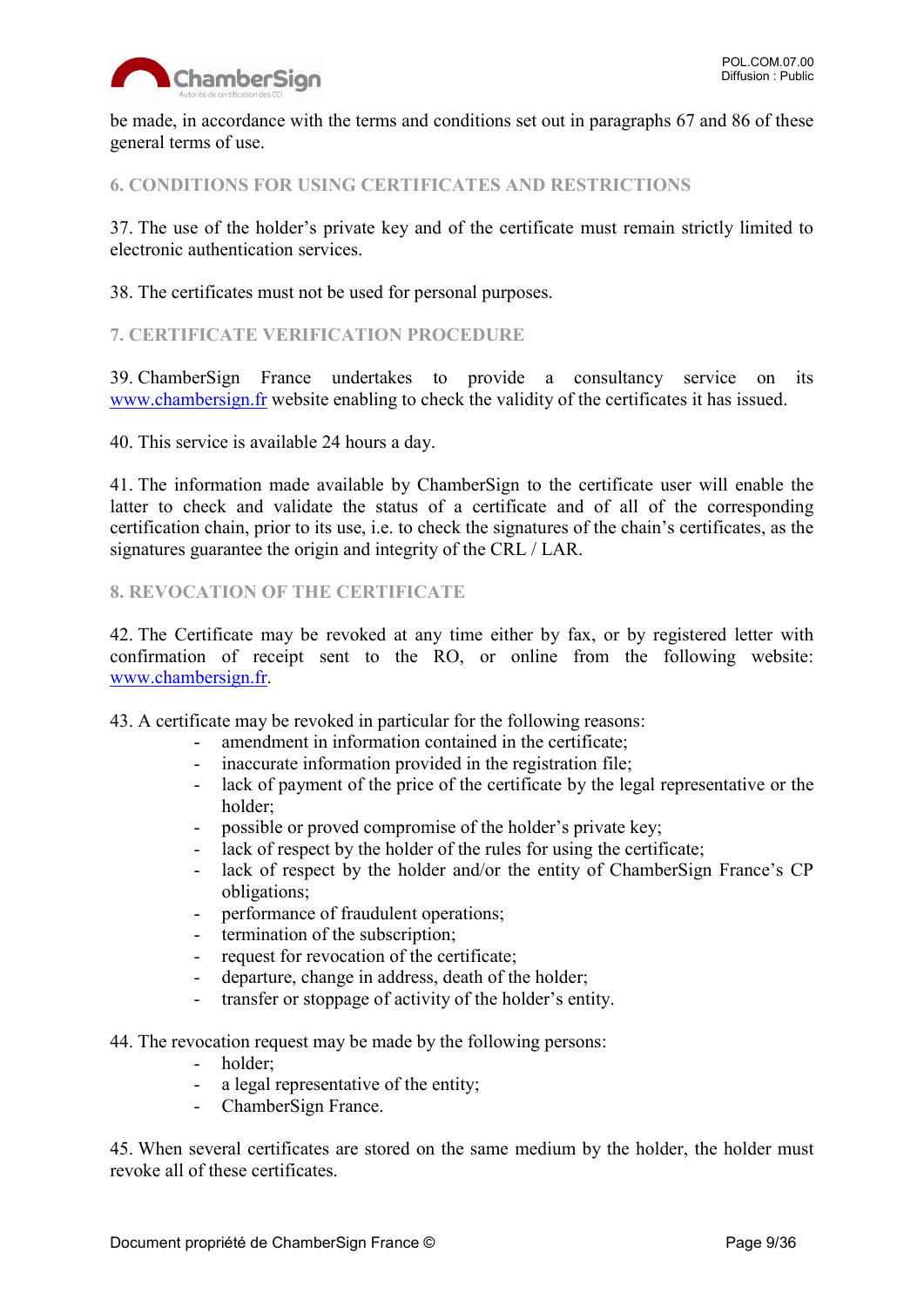

46. The revocation request may be made 24 hours a day on the ChamberSign France website.

47. The revocation request may undergo a verification procedure of the information regarding the person making the request and their authority in relation to the certificate.

48. The holder receives confirmation of this revocation, by email.

49. The holder acknowledges and accepts that any use of the certificate, after having become aware of the occurrence of any of the above-mentioned events, will be at his/her own risk, without prejudice to any legal action for liability that ChamberSign France reserves the right to instigate against the holder.

# <span id="page-9-0"></span>**9. CHAMBERSIGN'S OBLIGATIONS**

50. ChamberSign France allocates an OID to its CP which is included in the corresponding certificates that it undertakes to have evolved in the case of evolution in its CP.

51. It undertakes to ensure the control by the Registration Office of the identification of the Holder and the Legal Representative wishing to obtain a signature Certificate.

52. ChamberSign France undertakes to perform the certification services in accordance with the terms and conditions and subject to the restrictions of these general terms of use.

53. ChamberSign France undertakes to show the users of its certificates that it has issued a certificate for a given holder and that this holder has accepted the certificate.

54. It undertakes to endeavour to create and issue certificates that contain information deemed as accurate.

55. For this, ChamberSign France undertakes to ensure that the certificate application file is complete, and that the documents provided apparently comply.

56. It undertakes to ensure that the electronic certificate is delivered to the holder within a period of 48 hours as from receipt of a full file by the registration office.

57. It undertakes to establish, by issuing a certificate, a link between the identity of a person and the information contained in the said certificate.

58. Should the legal representative use the services of an assignee, the Registration Office undertakes to inspect the assignee's identity and to check the existence of an authorisation signed between the legal representative and the assignee.

59. ChamberSign France takes all reasonable steps to ensure that the holders are aware of their rights and obligations regarding the use and management of the keys, the certificates and the equipment and software used for the purpose of the KMI.

60. ChamberSign France takes all necessary measures in order to cover its liability related to its operations and/or activities and possesses the financial stability and resources required for working in compliance with the CP.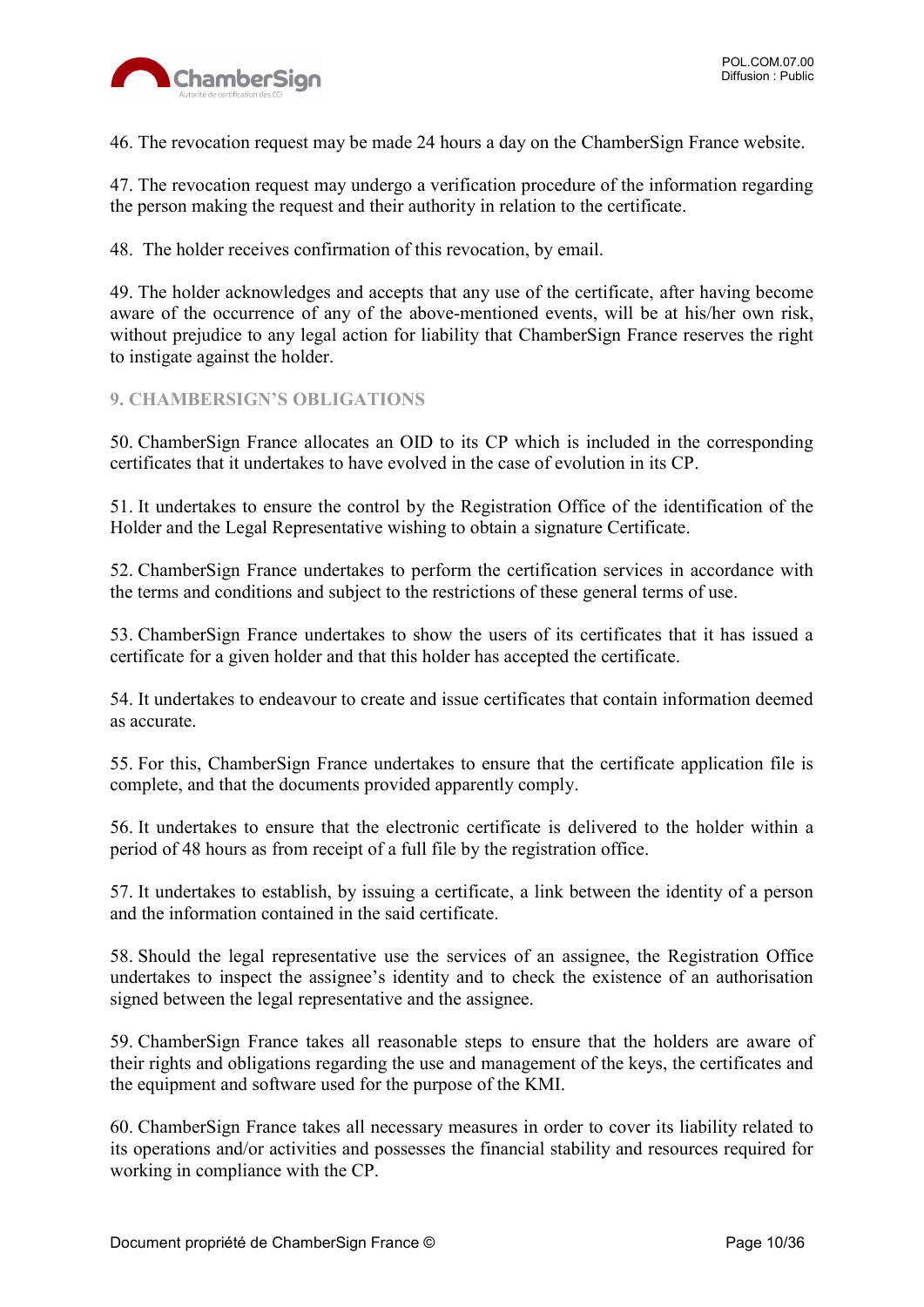

61. ChamberSign France has a general obligation of surveillance as regards the security and integrity of the certificates issued by it or one of its components.

62. ChamberSign France undertakes to ensure the proper functioning of the certificates that it issues.

#### <span id="page-10-0"></span>**10. HOLDER'S OBLIGATIONS**

63. The holder undertakes to provide all useful, accurate and updated information for creating and managing the certificates throughout the whole term of the agreement.

64. The holder vouches for the accuracy of the information provided and the comprehensiveness of the supporting documents required for the registration in accordance with the article entitled "Requests for certificates and renewal" of these general terms.

65. The holder acknowledges and accepts that the information provided in this respect is kept and used by ChamberSign France in order to manage the certificates in accordance with the conditions stipulated by law and in particular those regarding the protection of personal data.

66. The holder informs ChamberSign France of any amendment regarding the information contained in his/her certificate.

67. ChamberSign France reserves the possibility to perform random checks regarding the accuracy of the information contained in the certificate.

68. Amendments regarding the information contained in the certificate must be sent by letter with the supporting documents required to the related RO, within a period of 30 days as from their occurrence. Otherwise, ChamberSign France reserves the right, once the period has passed, to revoke the Certificate (or terminate the general terms of use).

69. The holder acknowledges that he/she has been informed of the conditions of installing the certificates of ChamberSign France. In particular, the certificate is the subject of a tutorial available on the ChamberSign France website.

70. The holder chooses equipment and software providing security in keeping with his/her needs for the installation and protection of the certificates and physical media.

71. The holder undertakes to respect the authorised uses of the key pairs and certificates.

72. The holder protects his/her private key by means that are adapted to his/her surroundings.

73. The holder protects his/her activation data and, where appropriate, implements it.

74. The holder protects the access to his/her certificates base.

75. The holder respects the conditions of using his/her private key and the corresponding certificate.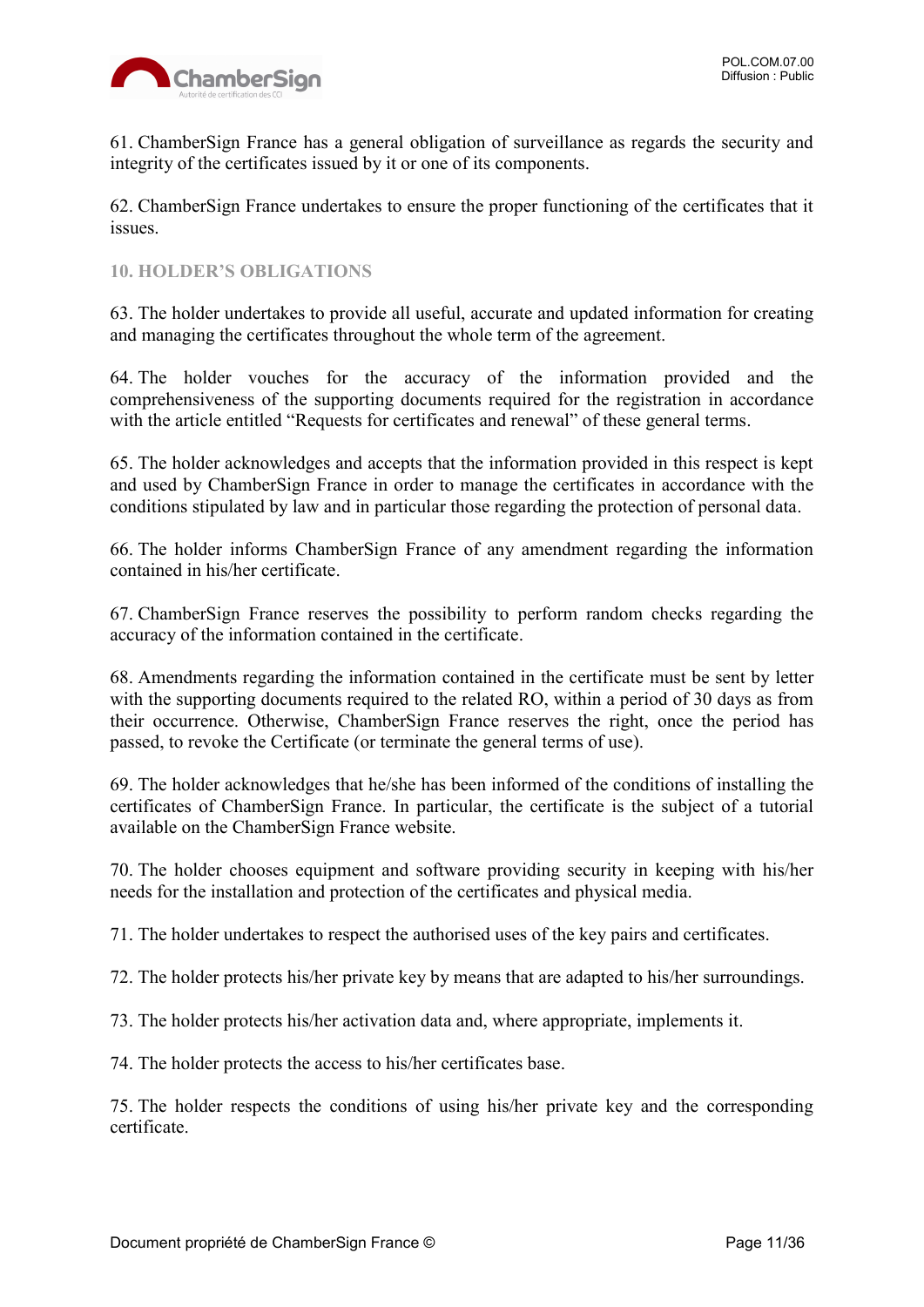

76. The holder must make a revocation request, immediately, of his/her certificate, sent to the Registration Office or made on the [www.chambersign.fr](http://www.chambersign.fr/) website, in the case of compromise or suspected compromise of his/her private key (or the activation data).

77. The holder undertakes not to deliver the certificate attributed to him/her or the protection codes of this certificate.

78. The holder is informed that the personal identity information may be used as elements of authentication during the revocation request.

# <span id="page-11-0"></span>**11. OBLIGATIONS OF CERTIFICATE USERS**

79. The certificate users undertake to respect these general terms.

80. The certificate users check and respect the purpose for which a certificate has been issued.

81. The certificate users check that the certificate issued by ChamberSign France is referenced at the security level and for the level of trust required by the application.

82. For each of the certificates of the certification chain, from the holder's certificate to the root certification authority, the users check the status of the certificate and in particular the digital signature of ChamberSign France, issuer of the certificate in question, and inspect the validity of this certificate.

83. The certificate users check and respect the obligations of the certificate users set forth in the applicable CP.

# <span id="page-11-1"></span>**12. LEGAL REPRESENTATIVE'S OBLIGATIONS**

84. The legal representative undertakes to respect these general terms.

85. The legal representative is responsible for managing the certificates issued to its employees or agents in relation to the subscription agreement, and undertakes to ensure that all holders of certificates issued in relation to this subscription agreement respect the related obligations and that no fraud or error is committed. In this respect, the legal representative ensures in particular that the holder:

- does not use the certificates for personal purposes;
- communicates the information required for the creation of the certificate and any amendments throughout the whole term of the subscription agreement;
- respects the revocation procedure described in the article entitled "Revocation":
- keeps the confidential data secret and secure, along with the physical medium of the certificate.

86. The legal representative undertakes to provide all useful, accurate and updated information for the creation and management of the certificates throughout the whole term of the agreement.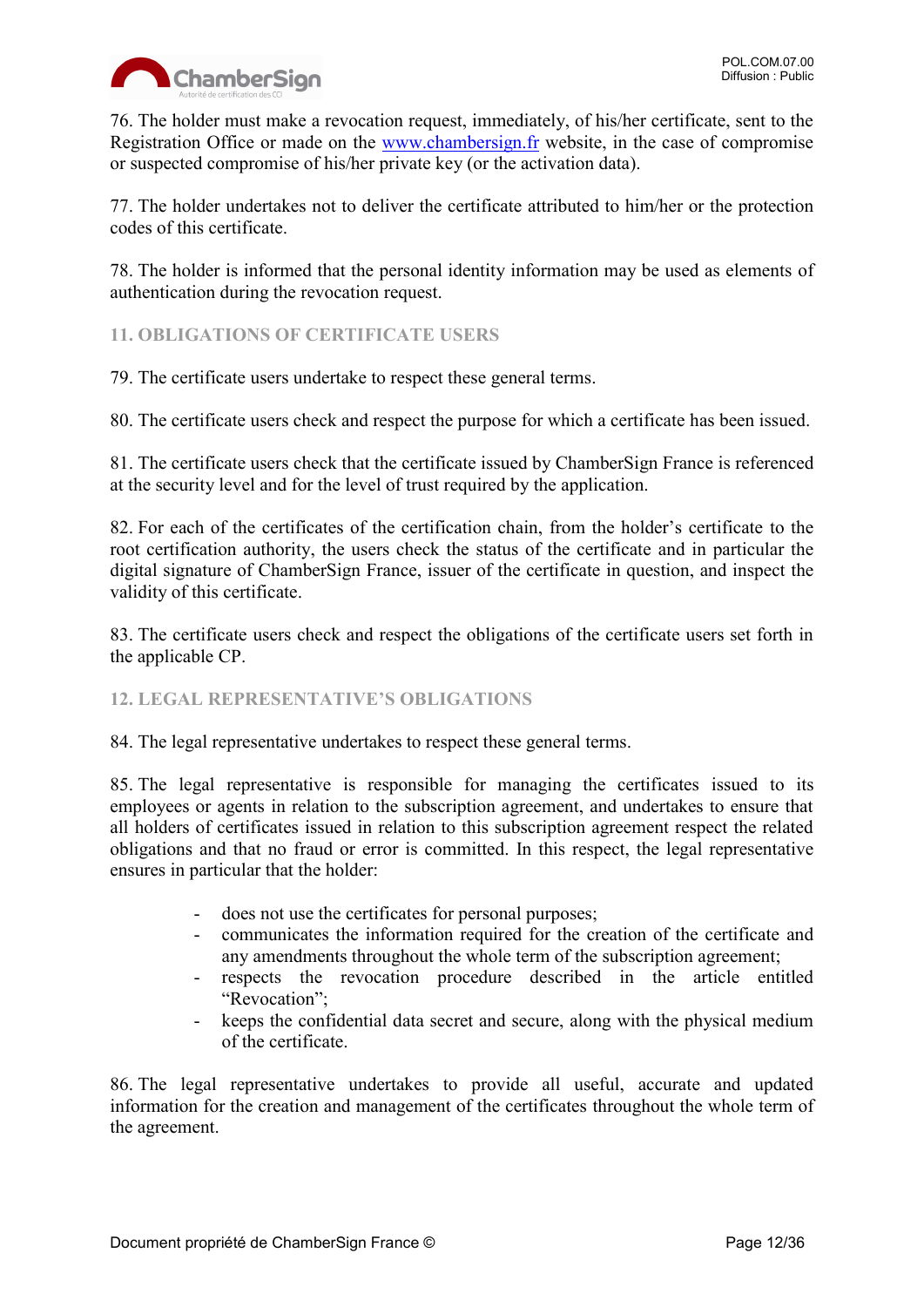

87. The amendments regarding the information contained in the certificate must be sent by letter with the required supporting documents to the related RO, within a period of 30 days as from their occurrence. Otherwise, ChamberSign France reserves the right, once this period passed, to revoke the Certificate (or terminate the subscription agreement).

88. The legal representative guarantees the accuracy of the information provided and the comprehensiveness of the necessary supporting documents for the registration in accordance with the article entitled "Requests for certificates and Renewal" of these general terms of use.

89. The legal representative acknowledges and accepts that the information provided in this respect be kept and used by ChamberSign France in order to manage the certificates in accordance with the conditions set out by law and in particular those regarding the protection of personal data.

90. The legal representative acknowledges that it has been informed of the conditions of installing the ChamberSign France certificates. In particular, the certificate is the subject of a tutorial available on the ChamberSign France website.

91. The legal representative chooses the equipment and software providing security in keeping with their needs for the installation and protection of the certificates and physical media.

# <span id="page-12-0"></span>**13. PRICE**

92. The price of the certification service is assessed in accordance with the pricing conditions issued by ChamberSign France.

- 93. The following settlement means are accepted:
	- \* Cash card;
	- \* Bank transfer;
	- \* Cheque.

94. No discount is granted in the case of early settlement.

- 95. ChamberSign France reserves the right to re-invoice bank fees to the holder should the latter issue a bad cheque, along with any costs incurred due to a payment error by the holder.
- 96. The price of the certificate is settled on the date of the one-on-one meeting.
- 97. In the case of lack of settlement within the required period, an indemnity shall be owed, in accordance with law no. 2001-420, calculated on the basis of the rate applied by the European Central Bank to its most recent refinancing operation, increased by 10 percentage points.
- 98. These penalties will be applicable as from the day following the date stipulated for the settlement of the invoice and shall be payable without any reminder being required.
- 99. In the case of lack of settlement, ChamberSign France reserves the right to revoke the certificate without entitling any party to compensation or replacements.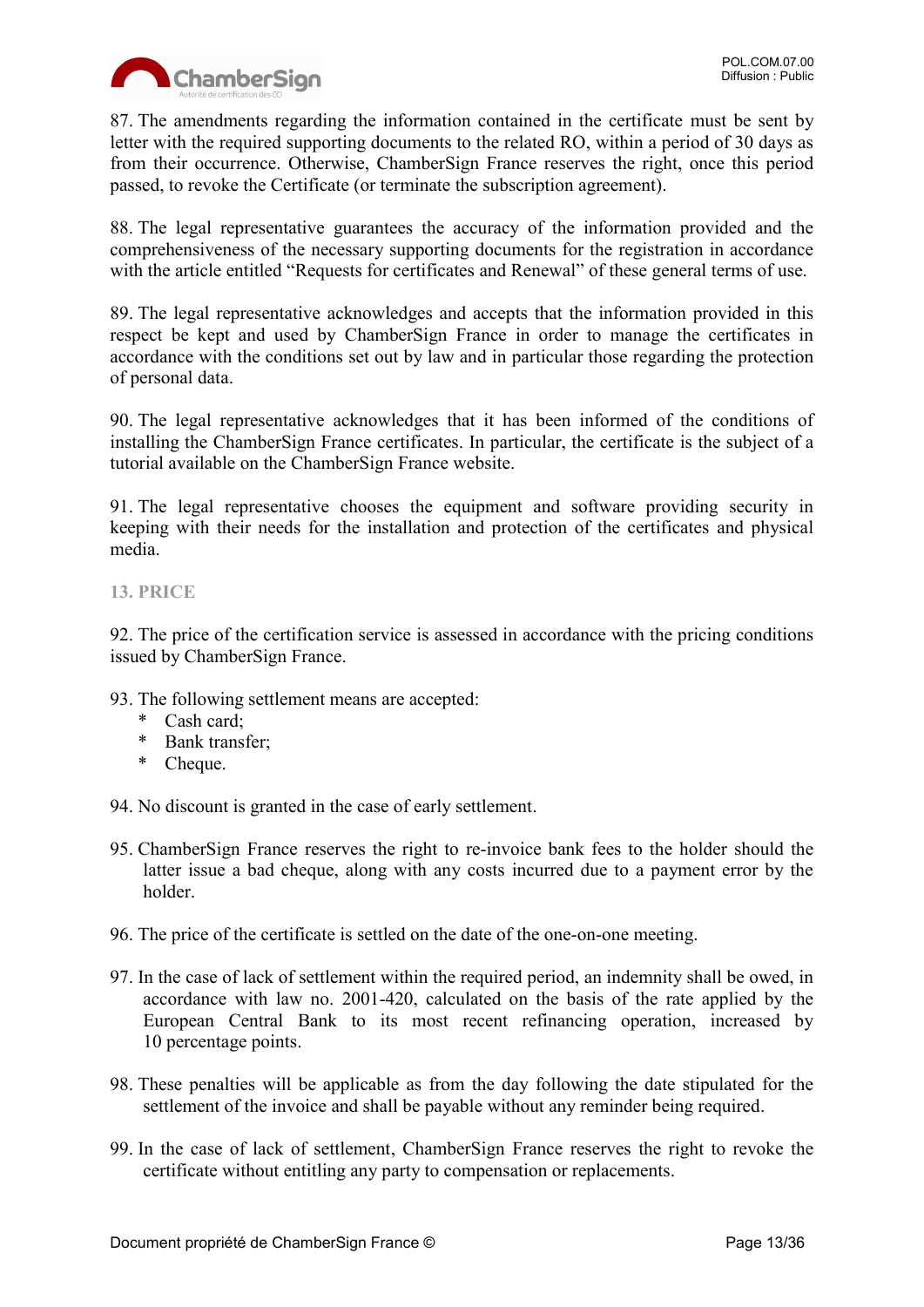

### <span id="page-13-0"></span>**14. GUARANTEES AND EXCLUSIONS**

- 100.ChamberSign France guarantees and maintains the coherency of its CPS with its CP.
- 101.ChamberSign France undertakes to protect and guarantee the integrity and confidentiality of its secret and/or private keys.
- 102.ChamberSign France guarantees the security of the keys that it provides.

#### <span id="page-13-1"></span>**15. LIABILITY**

- 103.ChamberSign France is liable for the compliance of its certification policy with the requirements issued by the Standard-CP.
- 104.ChamberSign France bears the cost of any damaging consequences as a result of failure by it or one of its components to respect its CP.
- 105.In addition, ChamberSign France acknowledges that its liability is incurred in the case of fault or negligence, by itself or one of its components, of any kind and seriousness whatsoever, which may lead to holders' personal data being read, altered or misused for fraudulent purposes, whether this data is contained or in transit in the ChamberSign France certificate management applications.
- 106.It is responsible for maintaining the level of security of the technical infrastructure that it uses for providing its services.
- 107.Any amendment leading to an impact on the level of security provided must be approved by the CA's high-level ruling bodies.
- 108.Only the relevant information of the CP implemented by the CA is shown in the general terms of use.
- 109.ChamberSign France may not be held liable for the prejudice caused by a use of the certificate that exceeds the limits of the authorised use.
- 110.ChamberSign France's liability may not be incurred in the case of inaccurate information due to false declarations, false documents or the absence of information on amendments occurring in the situation of the holder, or the legal representative upon creating the certificate or during its validity period, whether such false declaration, false document or omission is intentional or not.
- 111.Without prejudice to the article entitled "Insurance", ChamberSign France may not, under any circumstances, be held liable for any consequential damage such as, for example, any financial or commercial prejudice, or loss of profits or business, caused by or resulting from the subscription or related to the use of the certificates issued by ChamberSign France.
- 112.It does not take on any commitment or liability regarding the use of a certificate by the holder, the legal representative or the certificate user that does not comply with these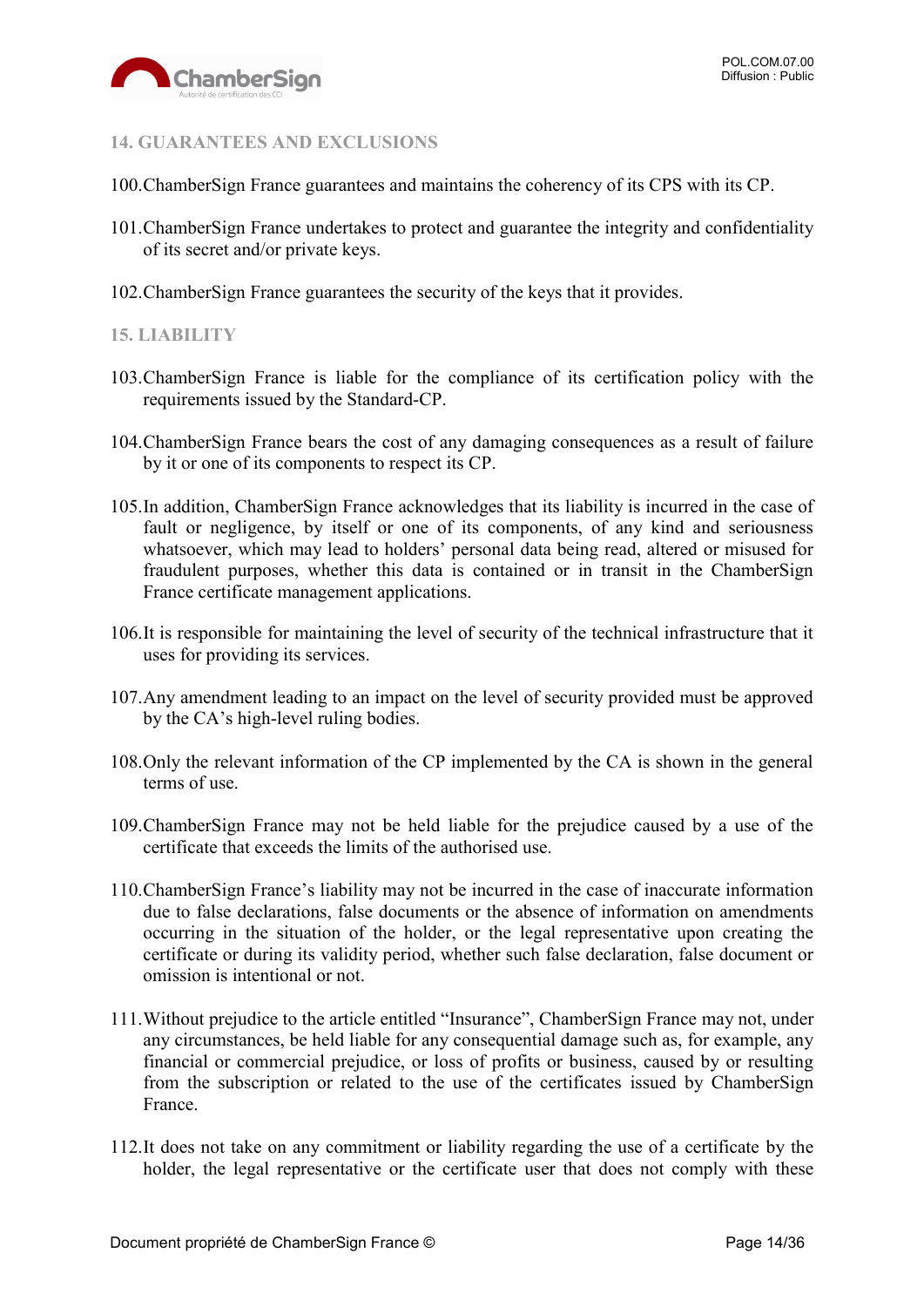

General Terms, in particular as regards the inspection procedures on the validity of the certificate during a transaction.

- 113.Furthermore, ChamberSign France may not be held liable for phenomena related to the normal wear and tear of computing media, and in particular the deterioration of the information held on the said media due to the influence of magnetic fields.
- 114.ChamberSign France may not be held liable for damage related in particular to an interruption or fault in the services and applications of the certificate user.
- 115.If the legal representative has acquired one or several physical media, ChamberSign France is only responsible for their physical issue.
- 116.In the case of a fault of the physical medium or its related device driver, CSF will cover the replacement of it.
- 117.ChamberSign France may not be held liable for the use of the private key of the holder, who has personal liability for it. Any damage related to the compromise of the private key is borne by the legal representative.
- 118.ChamberSign France may not be held liable for any illegal use of the certificate when the legal representative or holder have not made a revocation request in accordance with these general terms.
- <span id="page-14-0"></span>**16. INSURANCE**
- 119.ChamberSign France has taken out an insurance policy from Gras Savoye covering the consequences of its professional civil third-party liability, for all physical, material and consequential damage resulting from its activity.
- 120.According to the terms of the insurance policy taken out by ChamberSign France, the holder may benefit from the replacement of a lost or stolen Certificate.
- <span id="page-14-1"></span>**17. CONFIDENTIALITY**
- 121.In relation to these general terms, all of the information is confidential and covers all information and all data provided by the parties, in writing or verbally.

122.The parties undertake to:

- treat the confidential information with the same level of protection as they apply to their own confidential information of the same importance;
- keep the information confidential and ensure that it is not revealed or likely to be revealed either directly or indirectly to any third party;
- avoid the confidential information being either copied, reproduced, duplicated, in part or in whole, when such copies, reproductions or duplications are not directly related to the performance of these general terms.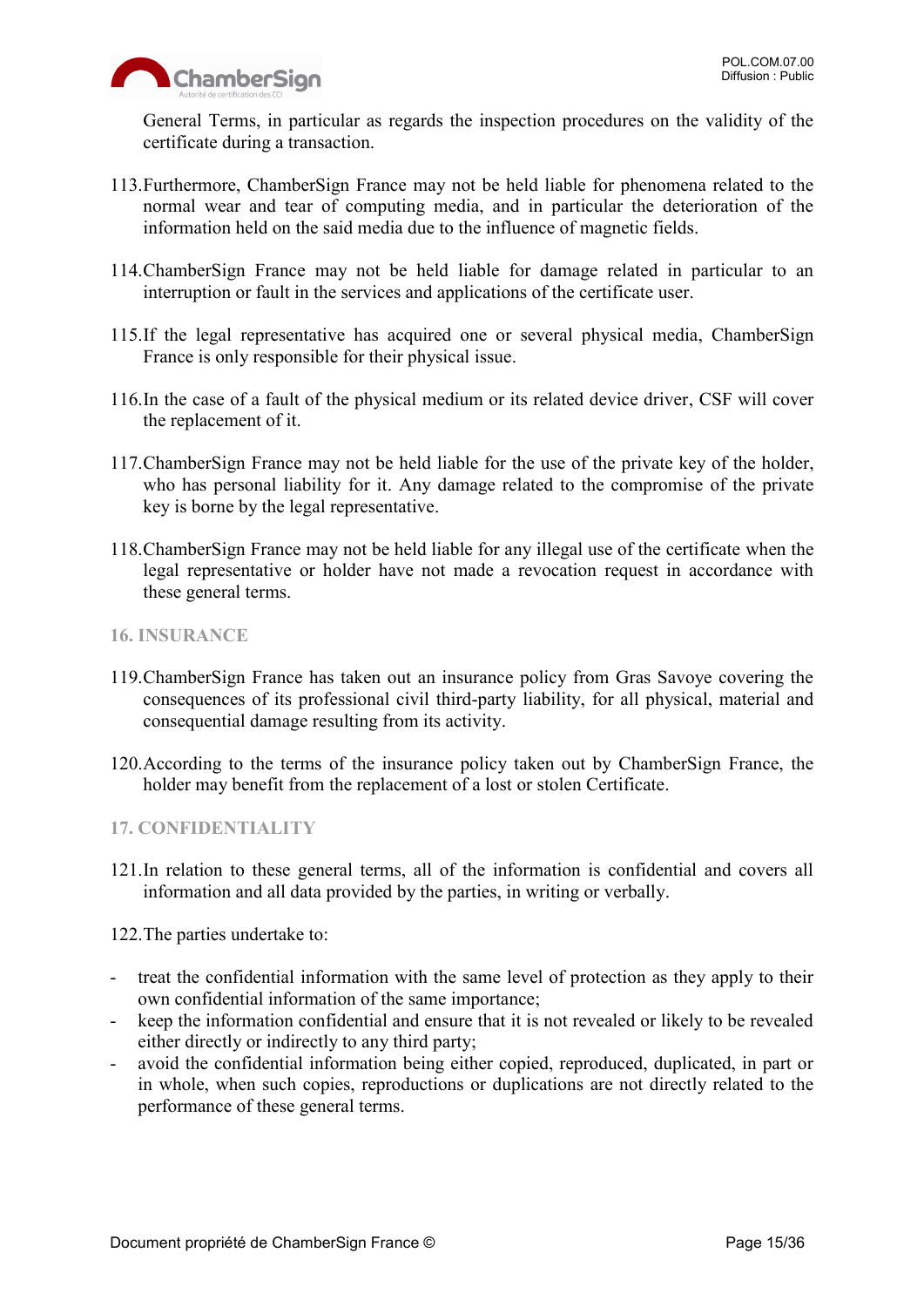

#### <span id="page-15-0"></span>**18. INTELLECTUAL PROPERTY**

123.The parties declare and guarantee that they have free disposal of the trademarks, names, corporate names and other distinctive signs to be used in relation to these general terms.

#### <span id="page-15-1"></span>**19. PERSONAL DATA**

- 124.The personal data collated by ChamberSign France for the purpose of issuing and keeping the certificates may be directly collated from the person in question or indirectly from the legal representative and will only be processed for the purpose for which they have been collated.
- 125.ChamberSign France represents and warrants that the collection of personal data in relation to these general terms and the processing for which it is responsible is performed in accordance with the terms of law no. 78-17 of  $6<sup>th</sup>$  January 1978 regarding IT, files and freedom.
- 126.In particular, ChamberSign France deals personally with the observation in relation to the persons involved in the collation and processing of personal data of the information specified in article 32 of the law of  $6<sup>th</sup>$  January 1978.
- 127.ChamberSign France ensures the confidentiality and security of the data collated in relation to these general terms.
- 128.However, this data may be provided to the technical operator of ChamberSign France, which respects the same confidentiality policy as ChamberSign France.
- 129.The legal representative and the holder may write to ChamberSign France, at the following address: ChamberSign France - 46 avenue de la Grande Armée - 75 017 Paris, in order to use their rights to access, question, oppose for legitimate grounds, and rectify the information about them and being processed by ChamberSign France, in accordance with the conditions set out by the law of  $6<sup>th</sup>$  January 1978.
- 130.The legal representative and the holder have the possibility of opposing, without cost and without grounds, the fact that the data about them is used for customer canvassing purposes, in particular for commercial canvassing.

#### <span id="page-15-2"></span>**20. TERMINATION OF THE SUBSCRIPTION**

- 131.The legal representative or holder may terminate the subscription at any time, without reason.
- 132.In this case, the latter may not claim the reimbursement of the amounts already paid in relation to the subscription for ChamberSign France's certification service.
- 133.ChamberSign France may terminate the subscription in advance if the legal representative or holder do not respect the contractual obligations incumbent upon them, after formal notice sent by registered letter with confirmation of receipt, remaining unanswered after 30 days.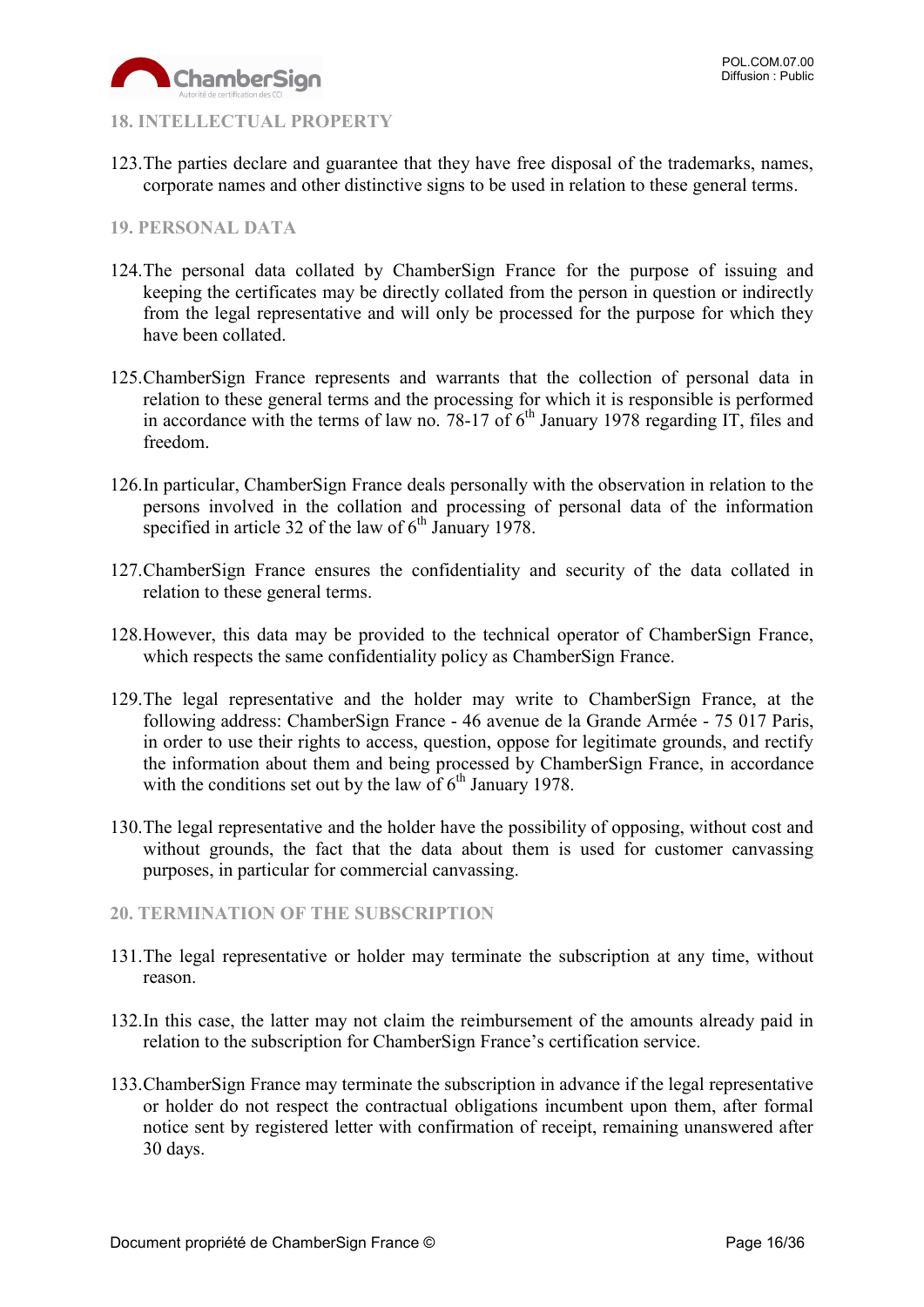

134.The subscription is terminated automatically:

- in the case of expiry of all of the certificates;
- in the case of revocation of the certificates;
- in the case of lack of payment of the price of the subscription.

If, after revocation, ChamberSign France receives a new certificate request from the same person, a new file shall be created and the General Terms of Use should be signed again.

135.In the case of termination occurring before the end of the validity period related to the certificate, for reasons not attributable to ChamberSign France, the price paid by the legal representative or by the holder shall remain acquired by ChamberSign France.

#### <span id="page-16-0"></span>**21. GOOD FAITH**

136.The parties agree to perform their obligations in complete good faith.

#### <span id="page-16-1"></span>**22. CONSERVATION**

- 137.ChamberSign France shall keep the documents regarding the proof of the holders' identification inspection for the periods stipulated in the certification policy.
- 138. The logbooks shall be kept on site for a period of 30 days.

139. After being generated, they shall be archived quickly and at the latest within a period of one day, and for five years.

- 140.The registration files are archived for a period of 5 years.
- 141.The certificates of ChamberSign France and of the holders, and the CRLs issued by ChamberSign France are archived for a period of 5 years.
- 142.The accepted certificate application files are archived for a period required for the purpose of supplying proof of the certification as stipulated by legal procedures, in accordance with applicable law.

#### <span id="page-16-2"></span>**23. NULLITY**

143.Should one or several clauses of these general terms be deemed as null and void or declared as such by a law, regulation or further to a final ruling from a jurisdiction, the other clauses shall maintain their full validity except in the case of characteristics that are inseparable from the disputed clause.

#### <span id="page-16-3"></span>**24. ENTIRE AGREEMENT**

144.The parties acknowledge that the general terms, subscription form, pricing list and certification policy of ChamberSign France and any contractual document regarding the issuance and management of the certificates constitute the whole of the agreement.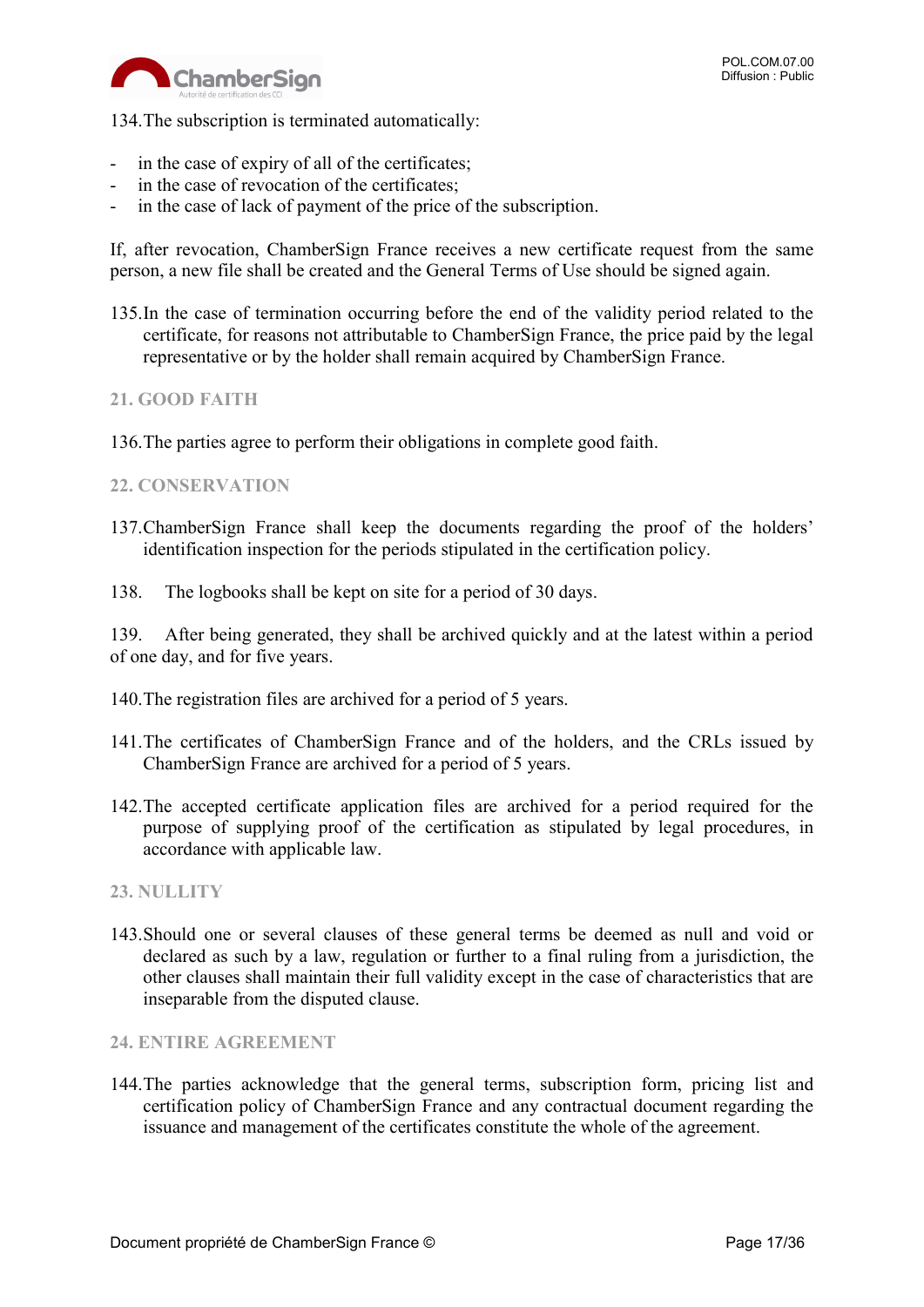

- 145.In the case of contradiction, these terms shall prevail over any other document constituting the previously-defined contractual whole.
- 146.These documents may only be amended by written rider or exchanges of correspondence dated and signed by both parties.

#### <span id="page-17-0"></span>**25. LANGUAGE – BINDING VERSION**

147.The present general terms are translated in the English language for information purposes only. The original and binding version of the general terms shall be in the French language. In the event of any discrepancy between the French and any other version in connection with the interpretation and construction hereof, the French version shall prevail.

<span id="page-17-1"></span>**26. DISPUTE SETTLEMENT – JURISDICTION – APPLICABLE LAW**

- 148.In the case of difficulty in interpreting and performing the terms of the contractual documents or of one of their riders, the parties decide to submit this difficulty to an outof-court procedure and/or if necessary, use the services of an appraiser.
- 149.Otherwise, cases will be referred exclusively to the judicial courts.
- 150.These general terms are governed by French law.
- 151.The same applies for the form and content rules, notwithstanding the places of performance of the substantial or ancillary obligations.
- 152.The French laws and standards applicable to electronic authentication certificates are in particular:
	- Law no. 78-17 of 6<sup>th</sup> January 1978 related to IT, files and freedom;
	- Order no. 2005-1516 of 08 12 2005 regarding electronic exchanges between users and the administrative authorities and between the administrative authorities;
	- Decree related to Order no. 2005-1516 of 08 12 2005;
	- RGS authentication Standard Certification Policy;
	- ETSI TS 102 042 VI. 3.4 (December 2007).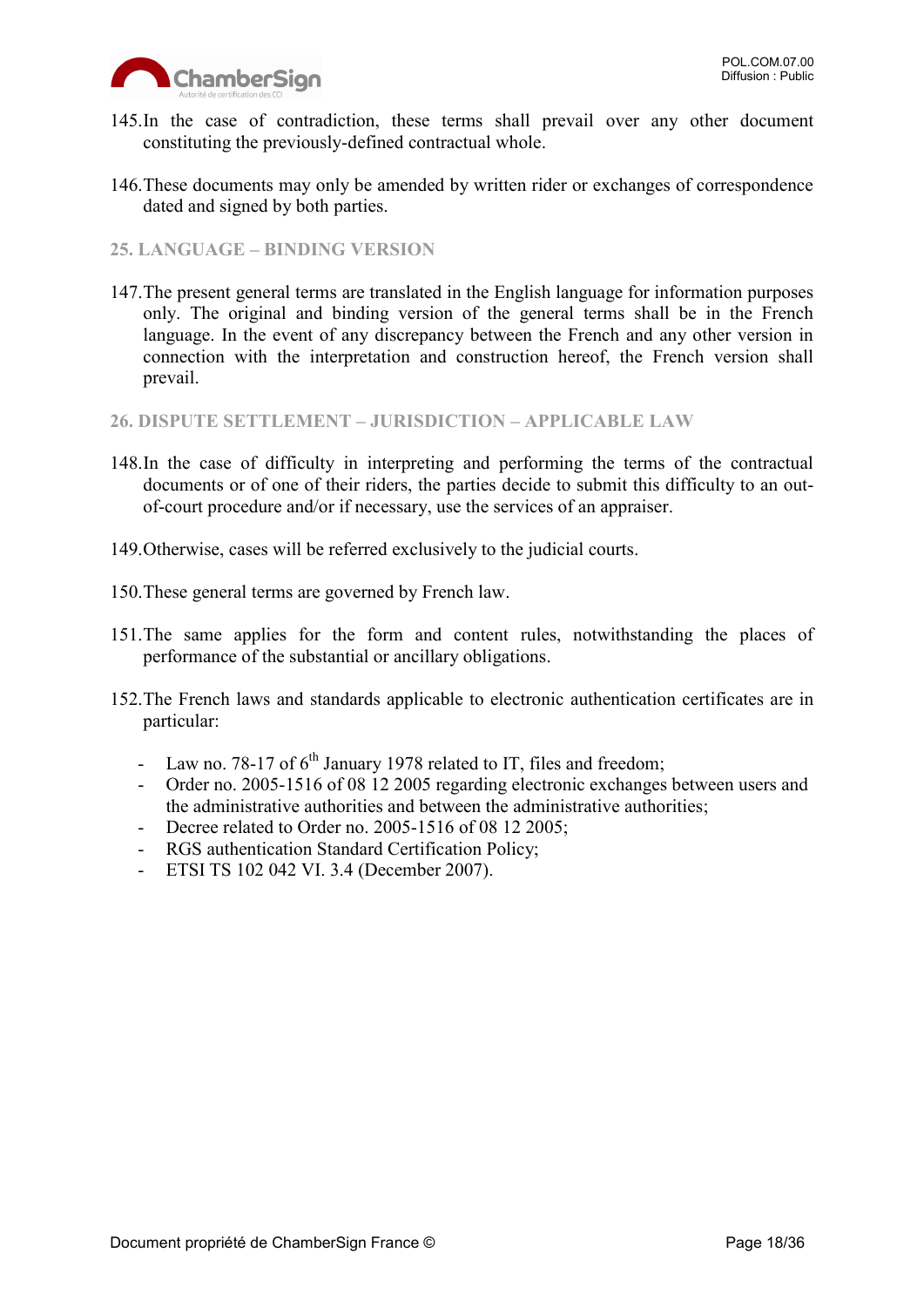

 $\sqrt{ }$ 

| <b>Conditions Générales d'Utilisation</b><br>Probatio identité ***<br><b>AC ChamberSign France</b><br><b>ChamberSign France</b> |                                                                                                                                                                                                                                                                                                          |  |  |
|---------------------------------------------------------------------------------------------------------------------------------|----------------------------------------------------------------------------------------------------------------------------------------------------------------------------------------------------------------------------------------------------------------------------------------------------------|--|--|
| <b>ChamberSign</b><br>Autorité de certification de                                                                              |                                                                                                                                                                                                                                                                                                          |  |  |
| Objet du document :                                                                                                             | document est lié à<br>Ce<br>la<br>hiérarchie d'autorités<br>de<br>certification ChamberSign France<br>« AC CHAMBERSIGN FRANCE ».<br>Il a pour objet de définir<br>-le<br>contenu et les modalités<br>d'application<br>des services<br>de<br>certification<br>fournis<br>par<br><b>ChamberSign France</b> |  |  |
| <b>Version</b>                                                                                                                  | 00                                                                                                                                                                                                                                                                                                       |  |  |
| Date de diffusion                                                                                                               | 05/11/2012                                                                                                                                                                                                                                                                                               |  |  |
| <b>Type de diffusion</b>                                                                                                        | Public                                                                                                                                                                                                                                                                                                   |  |  |

# **VERSION ORIGINALE FRANCAISE**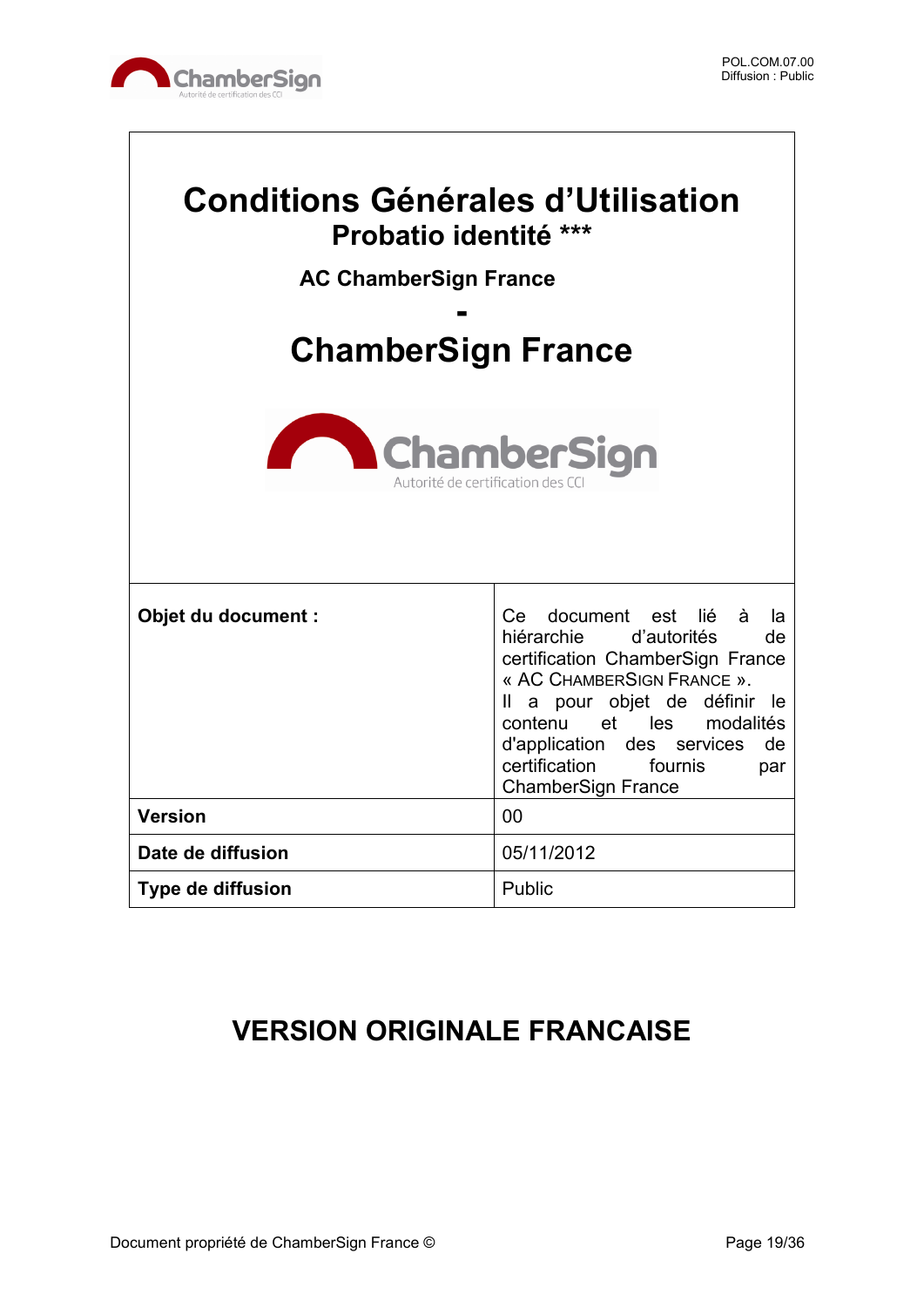

# TABLE DES MATIERES

| 1.                                            | <b>PREAMBULE</b>                                                                                                                                                                                                                      | 22                                     |
|-----------------------------------------------|---------------------------------------------------------------------------------------------------------------------------------------------------------------------------------------------------------------------------------------|----------------------------------------|
| 2.                                            | <b>DEFINITIONS</b>                                                                                                                                                                                                                    | 22                                     |
| 3.                                            | <b>OBJET</b>                                                                                                                                                                                                                          | 24                                     |
| 4.                                            | <b>DUREE - ENTREE EN VIGUEUR</b>                                                                                                                                                                                                      | 24                                     |
| 5.                                            | <b>DEMANDE DE CERTIFICATS ET RENOUVELLEMENT</b>                                                                                                                                                                                       | 24                                     |
| 5.1<br>5.2<br>5.3<br>5.4<br>5.5<br>5.6<br>5.7 | ENREGISTREMENT DES DOSSIERS DE DEMANDE DE CERTIFICAT<br><b>VERIFICATION DE LA DEMANDE</b><br><b>REJET DE LA DEMANDE</b><br>DELIVRANCE DU CERTIFICAT<br><b>ACCEPTATION DU CERTIFICAT</b><br><b>ASSISTANCE</b><br><b>RENOUVELLEMENT</b> | 24<br>25<br>25<br>25<br>26<br>26<br>26 |
| 5.8                                           | <b>MODIFICATION DU CERTIFICAT</b>                                                                                                                                                                                                     | 26                                     |
| 6.                                            | <b>CONDITIONS D'USAGE DES CERTIFICATS ET LIMITES</b>                                                                                                                                                                                  | 26                                     |
| 7.                                            | PROCEDURE DE VERIFICATION DES CERTIFICATS                                                                                                                                                                                             | 26                                     |
| 8.                                            | <b>REVOCATION DU CERTIFICAT</b>                                                                                                                                                                                                       | 27                                     |
| 9.                                            | <b>OBLIGATIONS DE CHAMBERSIGN</b>                                                                                                                                                                                                     | 28                                     |
| 10.                                           | <b>OBLIGATIONS DU PORTEUR</b>                                                                                                                                                                                                         | 28                                     |
| 11.                                           | <b>OBLIGATIONS DES UTILISATEURS DE CERTIFICATS</b>                                                                                                                                                                                    | 30                                     |
| 12.                                           | <b>OBLIGATIONS DU REPRESENTANT LEGAL</b>                                                                                                                                                                                              | 30                                     |
| 13.                                           | <b>PRIX</b>                                                                                                                                                                                                                           | 31                                     |
| 14.                                           | <b>GARANTIES ET LIMITES DE GARANTIES</b>                                                                                                                                                                                              | 31                                     |
| 15.                                           | <b>RESPONSABILITE</b>                                                                                                                                                                                                                 | 32                                     |
| 16.                                           | <b>ASSURANCE</b>                                                                                                                                                                                                                      | 33                                     |
| 17.                                           | <b>CONFIDENTIALITE</b>                                                                                                                                                                                                                | 33                                     |
| 18.                                           | PROPRIETE INTELLECTUELLE                                                                                                                                                                                                              | 33                                     |
| 19.                                           | <b>DONNEES A CARACTERE PERSONNEL</b>                                                                                                                                                                                                  | 34                                     |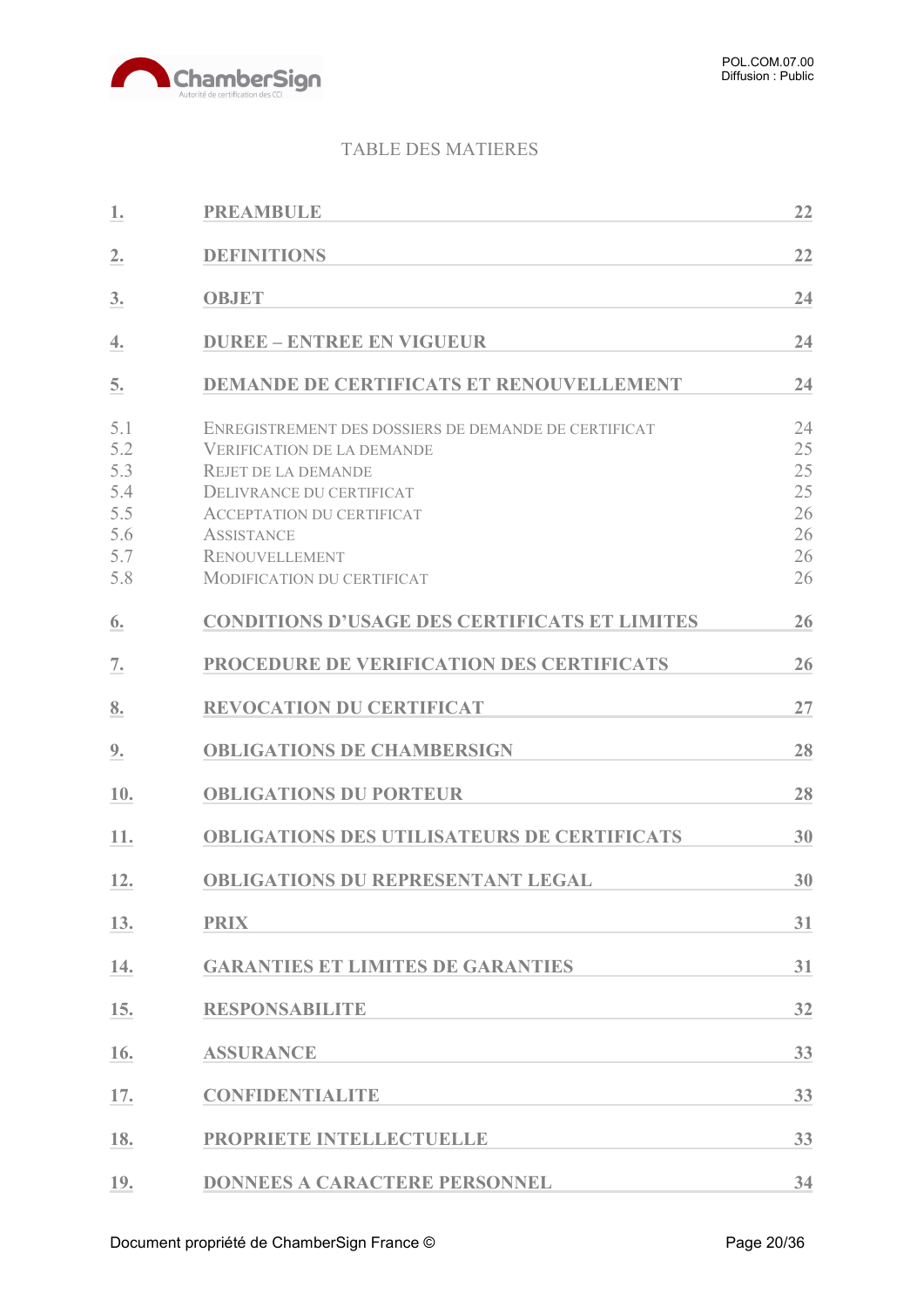# ChamberSign

| 20.                      | <b>RESILIATION DE L'ABONNEMENT</b>               | 34 |
|--------------------------|--------------------------------------------------|----|
| 21.                      | <b>BONNE FOI</b>                                 | 35 |
| 22.                      | <b>CONSERVATION</b>                              | 35 |
| 23.                      | <b>NULLITE</b>                                   | 35 |
| 24.                      | <b>INTEGRALITE</b>                               | 35 |
| 25.<br><b>APPLICABLE</b> | REGLEMENT DES LITIGES - TRIBUNAL COMPETENT - LOI | 36 |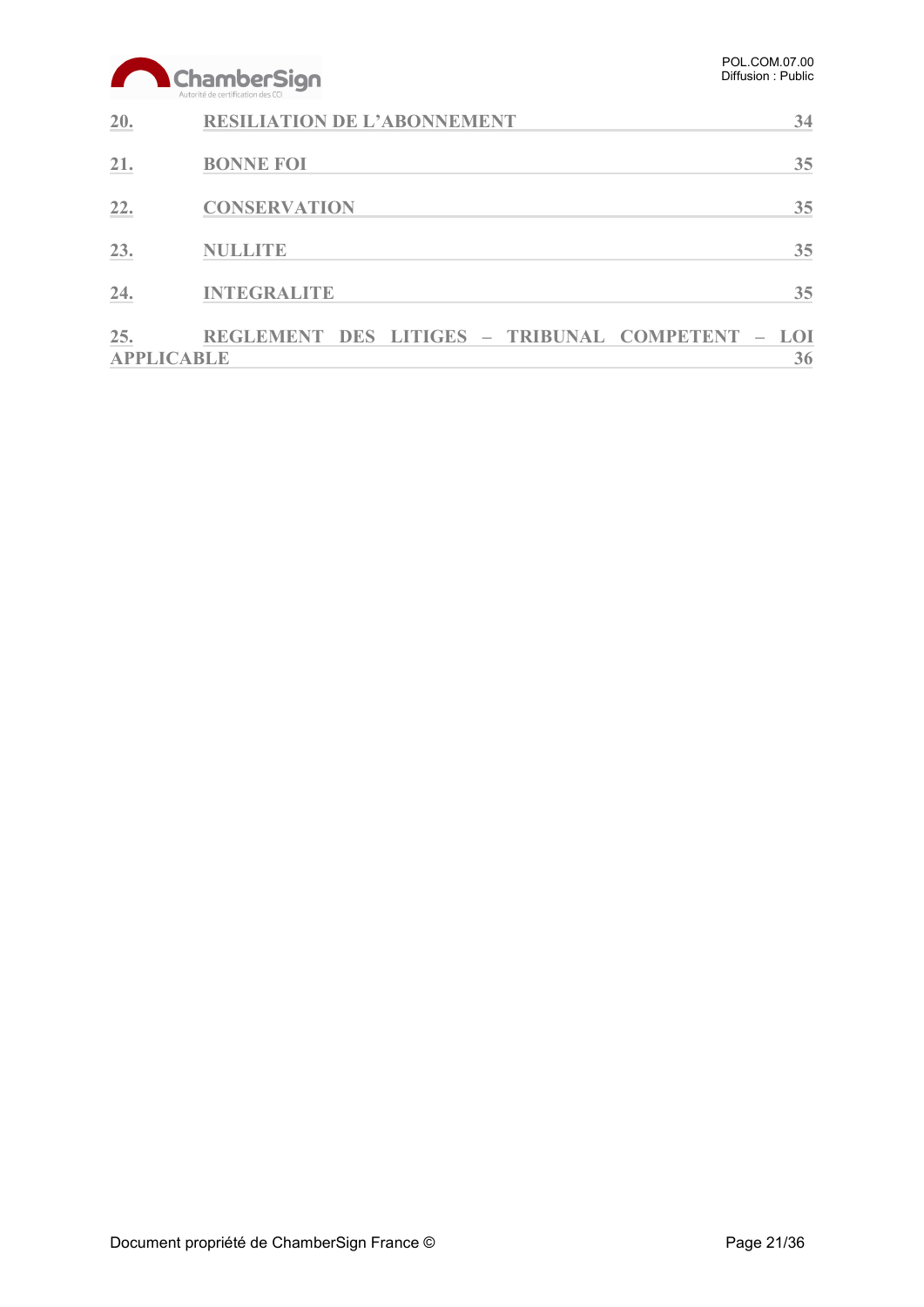

#### <span id="page-21-0"></span>**1. PREAMBULE**

153. ChamberSign France met à la disposition du représentant légal, du porteur et de l'utilisateur du certificat des services de certification.

154. Toute utilisation des services proposés suppose la consultation et l'acceptation sans réserve des présentes conditions générales.

155. Le représentant légal, le porteur et l'utilisateur du certificat reconnaissent avoir lu, compris et approuvé les présentes conditions générales ainsi que la politique de certification du certificat Probatio identité \*\*\* de l'AC ChamberSign France 1.2.250.1.96.1.7.1.2, acceptent pleinement leur contenu et reconnaissent être liés par la totalité de leurs dispositions.

156. Le représentant légal, le porteur et l'utilisateur du certificat reconnaissent disposer de la compétence et des moyens nécessaires pour utiliser des certificats.

157. L'utilisateur du certificat reconnaît avoir vérifié que la configuration informatique utilisée est parfaitement sécurisée et qu'elle ne contient aucun virus et qu'elle est en parfait état de fonctionnement.

158. Le représentant légal, le porteur et l'utilisateur du certificat reconnaissent avoir pris connaissance de la nature, de la destination et des modalités d'utilisation des certificats et avoir sollicité et obtenu les informations nécessaires pour utiliser les certificats en toute connaissance de cause.

#### <span id="page-21-1"></span>**6 DEFINITIONS**

159. Les termes ci-dessous définis auront entre les parties la signification suivante :

- « application utilisatrice » : services applicatifs utilisant des certificats émis par ChamberSign France pour des besoins d'authentification du porteur ;

- « authentification » : a pour but de vérifier l'identité dont se réclame une personne ou une machine (ci-après désignée « entité »). Généralement, l'authentification est précédée d'une identification, qui permet à cette entité de se faire reconnaître du système au moyen d'un élément dont on l'a doté. En d'autres termes, s'identifier consiste à communiquer une identité préalablement enregistrée, s'authentifier consiste à apporter la preuve de cette identité ;

- « autorité de certification » ou « AC » : personne morale qui, au sein d'un prestataire de service de certification électronique (PSCE) a en charge, au nom et sous la responsabilité de celui-ci, l'application d'une politique de certification et a qualité pour émettre des certificats électroniques au titre de cette politique de certification. Elle est désignée ci-après par les termes « ChamberSign France» ;

**-** « bi-clé » : couple de clés composé d'une clé publique et d'une clé privée, généré dans le cadre d'une infrastructure de type PKI (solutions techniques basées sur la cryptographie à clés publiques) ;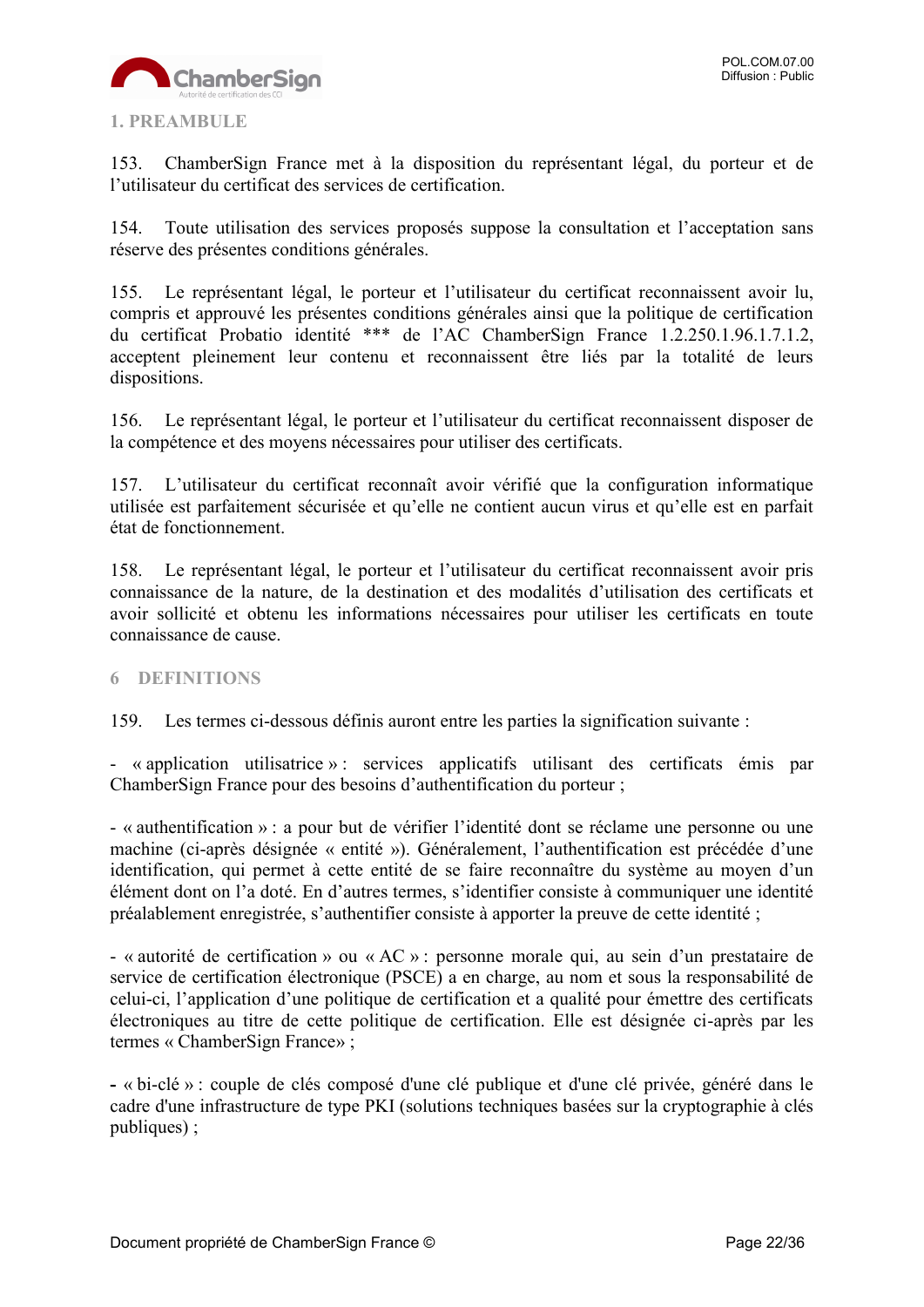

**-** « bureau d'enregistrement » ou « BE » : vérifie les informations d'identification du futur porteur d'un certificat, ainsi qu'éventuellement d'autres attributs spécifiques, avant de transmettre la demande correspondante à la fonction adéquate de l'IGC ;

- « certificat » : fichier électronique attestant qu'une bi-clé appartient au porteur ou à l'élément matériel ou logiciel identifié dans le certificat. Le certificat est signé par l'autorité de certification ;

- « compromission » : divulgation ou suspicion de divulgation ou de perte d'informations confidentielles résultant de la violation d'une mesure de sécurité et conduisant à une possible perte de confidentialité et/ou d'intégrité des données considérées ;

- « déclaration des pratiques de certification **» :** texte définissant les pratiques utilisées par une autorité de certification pour émettre des certificats et plus largement les pratiques de toutes les composantes de l'autorité de certification dans l'ensemble du cycle de vie d'un certificat ; ci-après dénommée « DPC » ;

**-** « données confidentielles » : données strictement personnelles au porteur qui devront être impérativement gardées secrètes et qui sont : la clé privée du certificat, le code de retrait et le code d'activation de la clé privée ;

- « entité » : autorité administrative ou entreprise au sens le plus large, c'est-à-dire également les personnes morales de droit privé de type associations ;

- « infrastructure de gestion des clés » : ensemble de composantes, fonctions et procédures dédiées à la gestion de clés cryptographiques et de leurs certificats utilisés par des services de confiance ; ci-après dénommée « IGC » ;

- « LAR » : liste des certificats d'autorité de certification révoqués ;

- «LCR » : liste des certificats révoqués ;

- « OID » : numéro d'identifiant objet identifiant la politique de certification de l'autorité de certification ;

**-** « politique de certification » : ensemble de règles, identifié par un nom (OID), définissant les exigences auxquelles ChamberSign France se conforme dans le cadre des présentes et indiquant l'applicabilité d'un certificat à une communauté particulière et/ou à une classe d'applications avec des exigences de sécurité communes ; ci-après dénommée « PC » ;

**-** « porteur » **:** personne physique identifiée dans le certificat et qui est le détenteur de la clé privée correspondant à la clé publique qui est dans ce certificat ;

**-** « révocation » **:** action effectuée par le porteur, un représentant légal de l'entité ou ChamberSign France qui a pour but l'extinction de la validité du certificat. Cette action peut être effectuée suite à un changement des informations contenues dans le certificat ou en cas de compromission. De fait, un certificat qui a fait l'objet d'une révocation est inscrit sur la LCR (liste des certificats révoqués) ;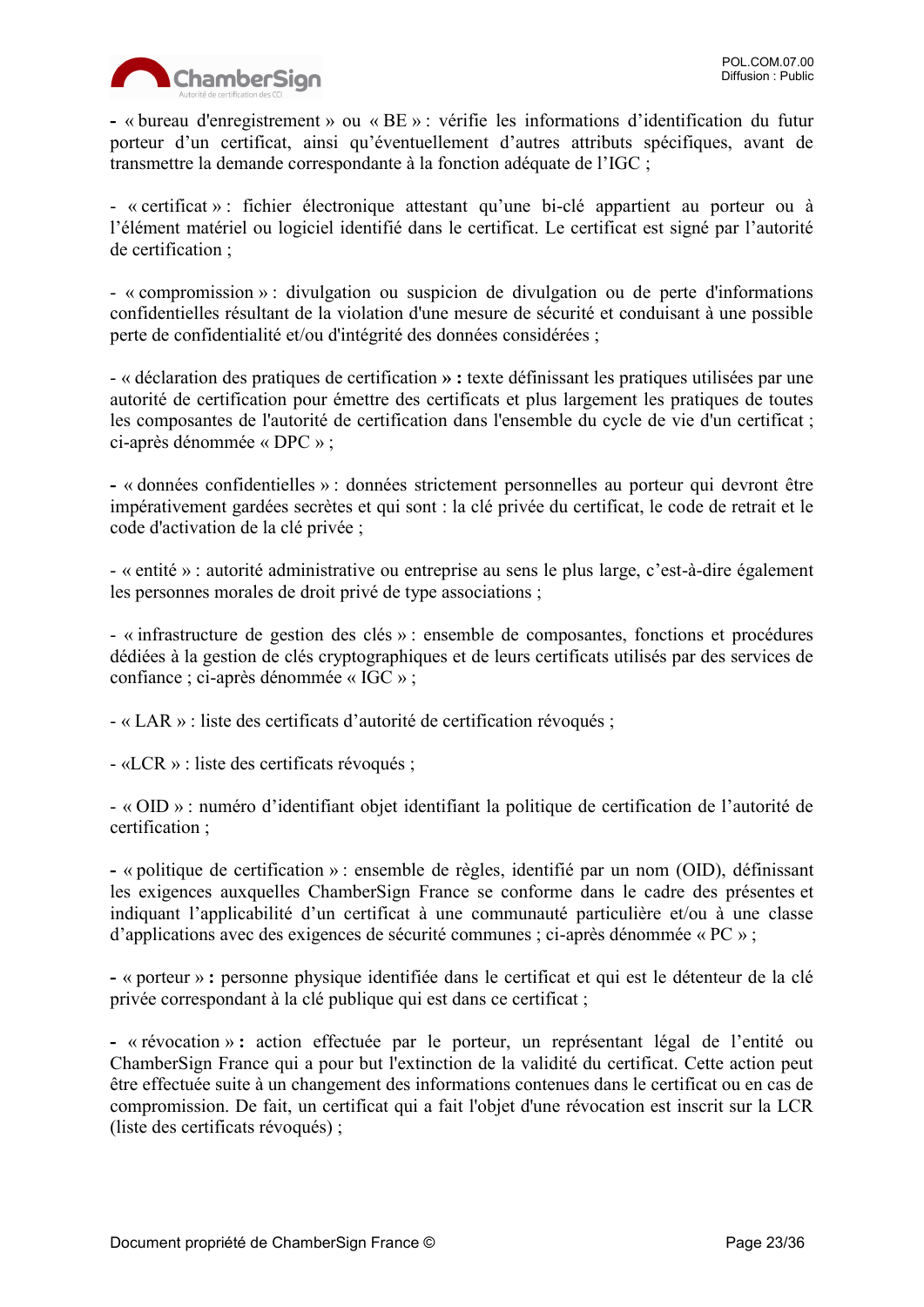

- « utilisateur du certificat » : entité ou personne physique qui reçoit un certificat et qui s'y fie pour vérifier une valeur d'authentification provenant du porteur du certificat.

#### <span id="page-23-0"></span>**7 OBJET**

160. Les présentes conditions générales ont pour objet de définir le contenu et les modalités d'application des services de certification fournis par ChamberSign France en tant qu'autorité de certification aux porteurs et au représentant légal, ainsi que de préciser les engagements et obligations de ces différents acteurs.

<span id="page-23-1"></span>**8 DUREE – ENTREE EN VIGUEUR**

161. Les présentes conditions générales d'utilisation sont opposables au représentant légal et au porteur dès leur acceptation par ces derniers. Ils se portent forts du respect de ces conditions générales par l'utilisateur du certificat.

162. Les présentes conditions générales sont opposables pendant toute la durée de mise en ligne des services, sans préjudice de leurs éventuelles mises à jour.

163. ChamberSign France s'engage à communiquer au représentant légal et au porteur, les nouvelles conditions générales d'utilisation.

164. Toute utilisation des services par le représentant légal et le porteur après les modifications des conditions générales vaut acceptation par ces derniers des nouvelles conditions générales.

165. Les conditions générales d'utilisation entrent en vigueur à leur signature.

166. La fourniture des services de certification est subordonnée au paiement du prix convenu.

167. Les conditions générales d'utilisation sont conclues pour une durée de trois ans.

<span id="page-23-2"></span>**9 DEMANDE DE CERTIFICATS ET RENOUVELLEMENT**

<span id="page-23-3"></span>**9.1 ENREGISTREMENT DES DOSSIERS DE DEMANDE DE CERTIFICAT**

168. Le dossier de demande de certificat déposé auprès de ChamberSign France comprend au moins les éléments suivants :

- une demande de certificat écrite signée, et datée de moins de trois mois, par le futur porteur et, s'il est différent, par le représentant légal ou son délégataire ;
- un document officiel d'identité en cours de validité du futur porteur comportant une photographie d'identité présenté à ChamberSign France qui en conserve une copie ;
- un document officiel d'identité en cours de validité du signataire de la demande comportant une photographie d'identité présenté à ChamberSign France qui en conserve une copie ;
- les conditions générales d'utilisation signées.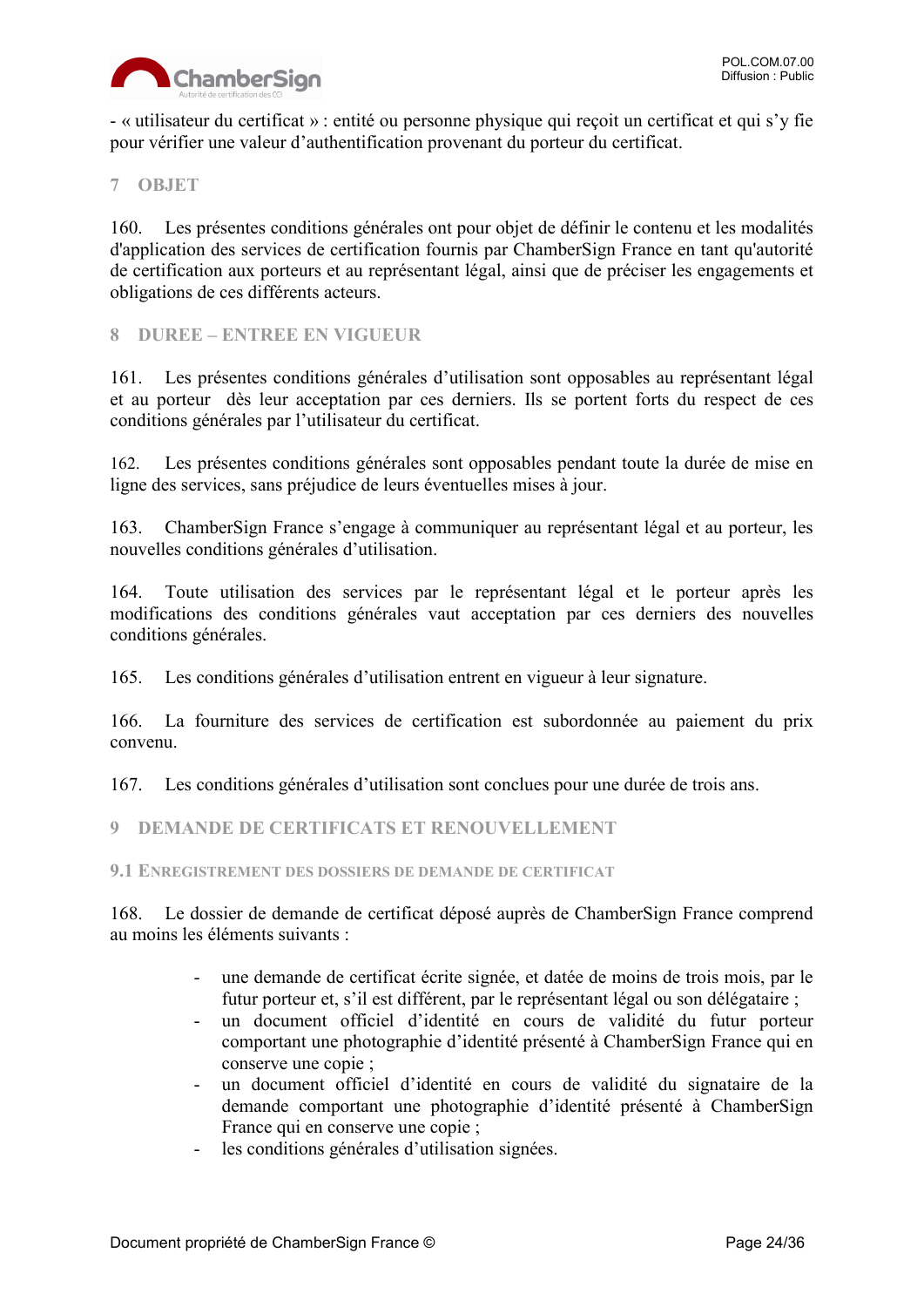

169. Le porteur ou le représentant légal de l'entité peuvent faire une demande de certificat en remplissant le formulaire de demande de certificat sur le site Internet de ChamberSign France: [www.chambersign.fr.](http://www.chambersign.fr/)

170. Ils envoient ensuite les pièces justificatives nécessaires par courrier ou se présentent directement au bureau d'enregistrement.

171. Les pièces justificatives à joindre lors d'une demande initiale de certificat sont précisées par le formulaire d'abonnement.

<span id="page-24-0"></span>**9.2 VERIFICATION DE LA DEMANDE**

- 172. Le bureau d'enregistrement réalise les opérations suivantes :
	- vérifie et valide l'identité du futur porteur ;
	- vérifie la cohérence des justificatifs présentés ;
	- s'assure que le futur porteur a pris connaissance des modalités applicables pour l'utilisation du certificat déterminées par les présentes.

#### <span id="page-24-1"></span>**9.3 REJET DE LA DEMANDE**

173. En cas de pièces manquantes et après relance quant à la communication de ces pièces, le bureau d'enregistrement se réserve le droit de rejeter la demande de certificat.

174. Il en informe le porteur ou le représentant légal de l'entité.

#### <span id="page-24-2"></span>**9.4 DELIVRANCE DU CERTIFICAT**

175. Après authentification de l'origine et vérification de l'intégrité de la demande provenant du bureau d'enregistrement, ChamberSign France génère le certificat, la bi-clé du porteur, son dispositif d'authentification, les codes d'activation…

176. Chaque demande de certificat fait l'objet d'un face à face du porteur avec un BE.

177. La procédure de reconnaissance en face à face peut être effectuée le cas échéant, auprès d'un représentant de ChamberSign France habilité à cet effet lors d'un déplacement de celui-ci auprès du porteur, notamment à l'occasion de l'exécution d'une formation à la signature électronique dispensée par ChamberSign France.

178. La disponibilité des certificats émis par ChamberSign France à l'issue de la procédure d'enregistrement donne lieu à l'émission d'un avis de mise à disposition sous forme de message électronique à l'attention du porteur qui devra suivre les indications décrites dans ledit message pour en effectuer le retrait.

179. Pour les certificats confinés sur des supports physiques (clés USB), le retrait des supports physiques et des certificats ChamberSign France s'effectue auprès du BE. Ces certificats sont générés sur des supports Gemalto MultiApp ID IAS ECC.

180. Le porteur doit retirer son certificat à compter du message l'informant de la mise à disposition. ChamberSign France se réserve le droit de ne pas donner suite à la procédure de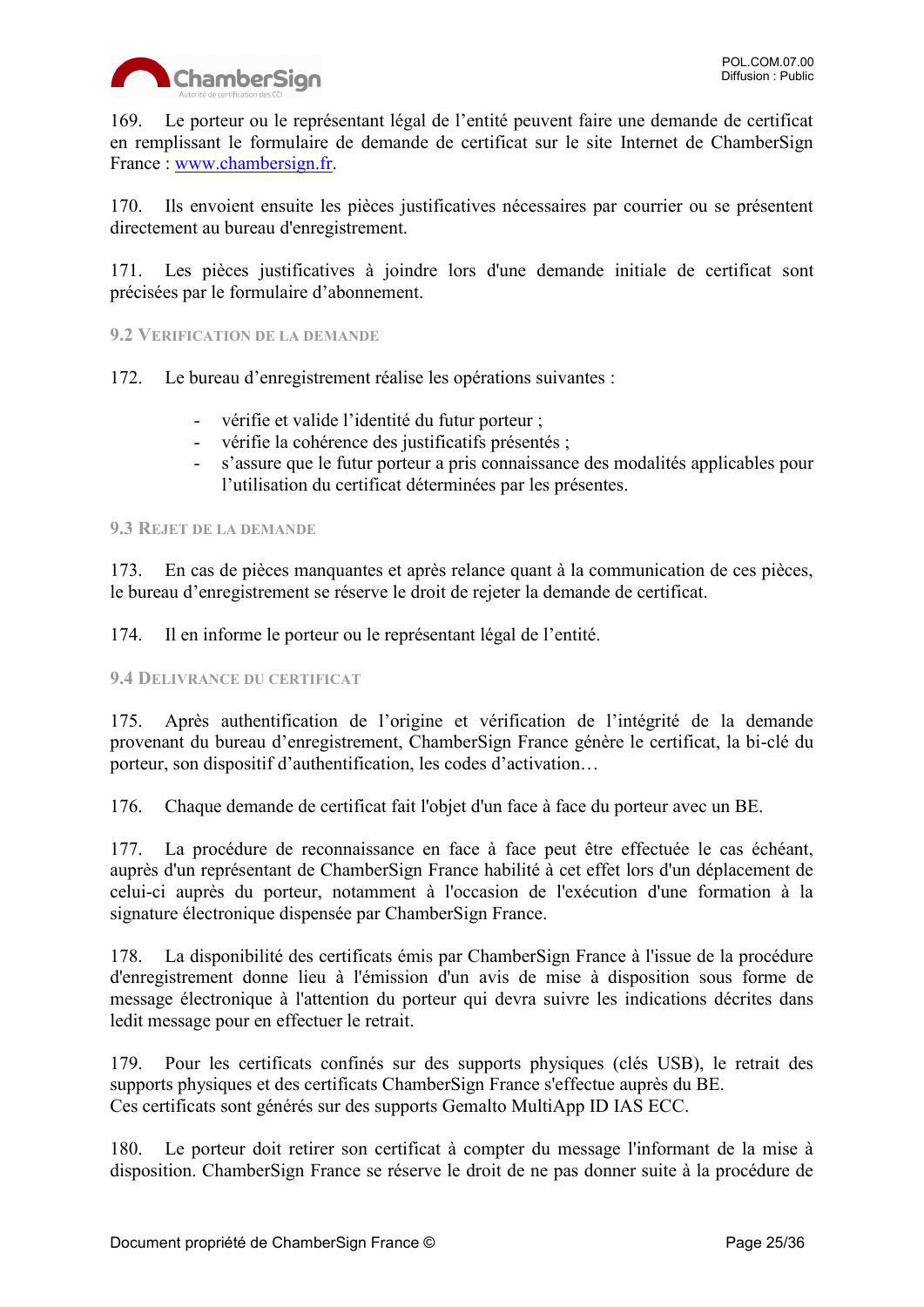

délivrance du certificat si le porteur ne s'est pas présenté pour retirer son certificat 2 mois après ledit message.

#### <span id="page-25-0"></span>**9.5 ACCEPTATION DU CERTIFICAT**

181. ChamberSign France est informée du retrait de chaque certificat. Le porteur doit tester son certificat au moyen du service prévu à cet effet sur le site internet de ChamberSign France.

182. Le porteur est tenu d'avertir ChamberSign France de toute inexactitude ou défaut de Certificat dans les sept jours ouvrés consécutifs au retrait du Certificat, afin que celui-ci soit révoqué et qu'un autre lui soit fourni.

183. Le porteur teste et accepte explicitement son certificat.

#### <span id="page-25-1"></span>**9.6 ASSISTANCE**

184. Afin d'accompagner le porteur, une notice technique d'utilisation du certificat lui est délivrée au moment du face à face et une assistance téléphonique ou hot line est mise à sa disposition au 08 92 23 02 52 (0,34 Euros TTC la minute France Métropolitaine uniquement) de 9 heures à 12 heures et de 14h à 17h, les jours ouvrés.

185. Un tutoriel ainsi qu'une foire aux questions sont disponibles sur le site internet de ChamberSign France à l'adresse suivante : [http://www.chambersign.fr.](http://www.chambersign.fr/)

#### <span id="page-25-2"></span>**9.7 RENOUVELLEMENT**

186. Le certificat objet des présentes ne fait pas l'objet de renouvellement.

#### <span id="page-25-3"></span>**9.8 MODIFICATION DU CERTIFICAT**

187. La modification d'un certificat correspond à des modifications d'informations sans changement de la clé publique. ChamberSign France ne procède à aucune modification d'un certificat ; en cas de modification des informations contenues dans le certificat, une nouvelle demande de certificat doit être faite, selon les modalités définies par les paragraphes 67 et 86 des présentes CGU.

<span id="page-25-4"></span>**10 CONDITIONS D'USAGE DES CERTIFICATS ET LIMITES**

188. L'utilisation de la clé privée du porteur et du certificat doit rester strictement limitée aux services d'authentification électronique.

189. Les certificats ne doivent pas être utilisés à des fins personnelles.

#### <span id="page-25-5"></span>**11 PROCEDURE DE VERIFICATION DES CERTIFICATS**

190. ChamberSign France s'engage à mettre à disposition un service de consultation sur son site internet [www.chambersign.fr](http://www.chambersign.fr/) permettant de vérifier la validité des certificats qu'elle a émis.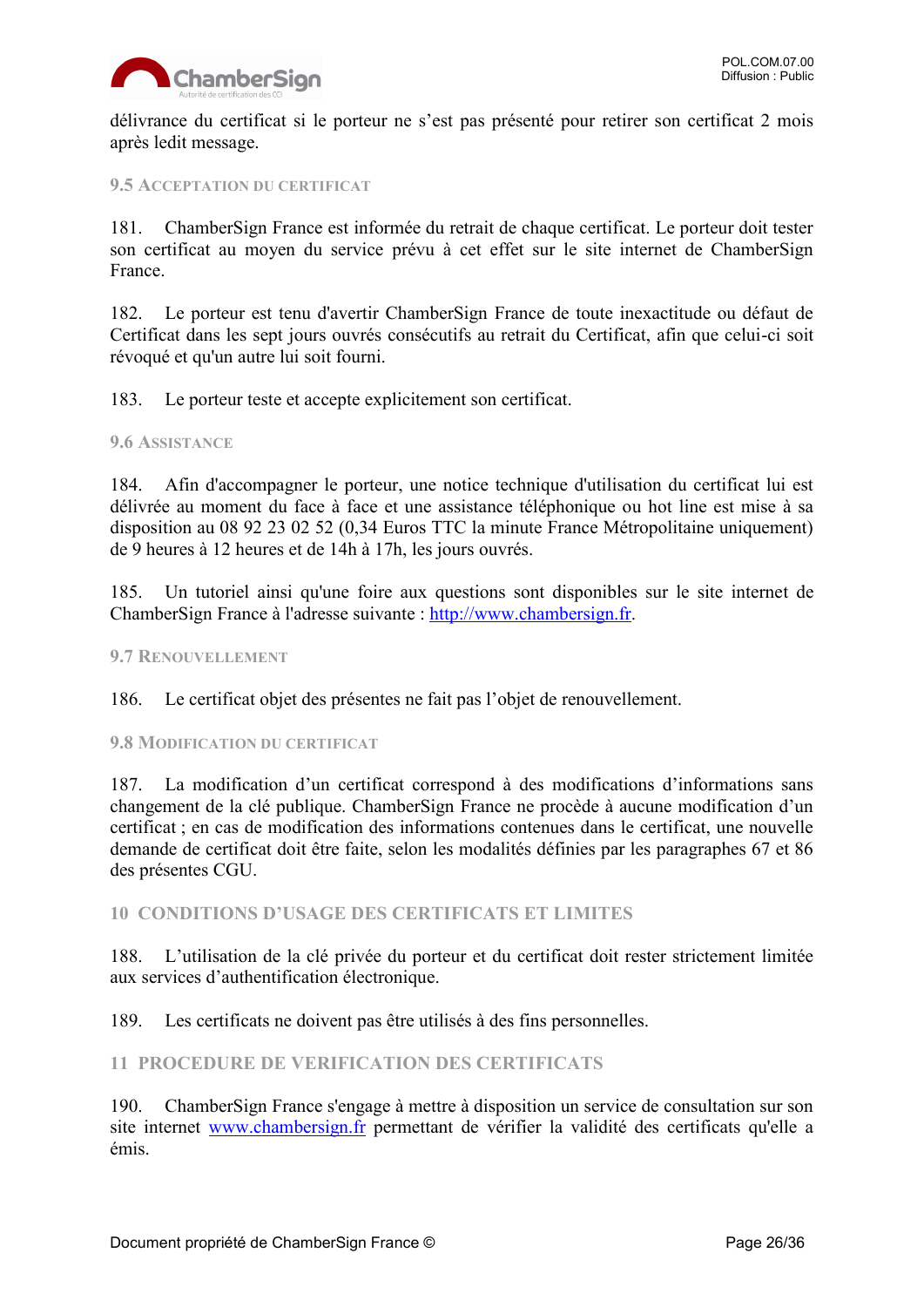

191. Ce service est disponible 24h/24.

192. Les informations mises à disposition de l'utilisateur du certificat par ChamberSign lui permettent de vérifier et de valider, préalablement à son utilisation, le statut d'un certificat et de l'ensemble de la chaîne de certification correspondante, c'est-à-dire de vérifier les signatures des certificats de la chaîne, les signatures garantissant l'origine et l'intégrité des LCR / LAR.

# <span id="page-26-0"></span>**12 REVOCATION DU CERTIFICAT**

193. Le Certificat pourra être révoqué à tout moment soit par fax, soit par lettre recommandée avec demande d'avis de réception auprès du BE, soit en ligne à partir du site Internet suivant : [www.chambersign.fr.](http://www.chambersign.fr/)

194. Un certificat peut être révoqué notamment pour les causes suivantes :

- modification d'une information contenue dans le certificat;
- informations inexactes fournies dans le dossier d'enregistrement ;
- non-paiement du prix du certificat par le représentant légal ou le porteur ;
- compromission possible ou avérée de la clé privée du porteur ;
- non-respect par le porteur des règles d'utilisation du certificat ;
- non-respect par le porteur et/ou l'entité des obligations de la PC de ChamberSign France ;
- réalisations d'opérations frauduleuses ;
- résiliation de l'abonnement ;
- demande de révocation du certificat ;
- départ, mutation, décès du porteur ;
- cession ou cessation d'activité de l'entité du porteur.
- 195. La demande de révocation peut émaner des personnes suivantes :
	- le porteur ;
	- un représentant légal de l'entité ;
	- ChamberSign France.

196. Lorsque plusieurs certificats sont stockés sur le même support par le porteur, le porteur doit révoquer l'ensemble de ces certificats.

197. La demande de révocation peut être effectuée 24h/24 sur le site Internet de ChamberSign France.

198. La demande de révocation fait l'objet d'une procédure de vérification des informations relatives au demandeur et de son autorité par rapport au certificat.

199. Le porteur reçoit une confirmation par e-mail de cette révocation.

200. Le porteur reconnaît et accepte que toute utilisation du certificat après avoir eu connaissance de la survenance d'un des événements susmentionnés, soit à ses risques et périls, sans préjudice de toute action en responsabilité que ChamberSign France se réserve le droit d'exercer contre le porteur.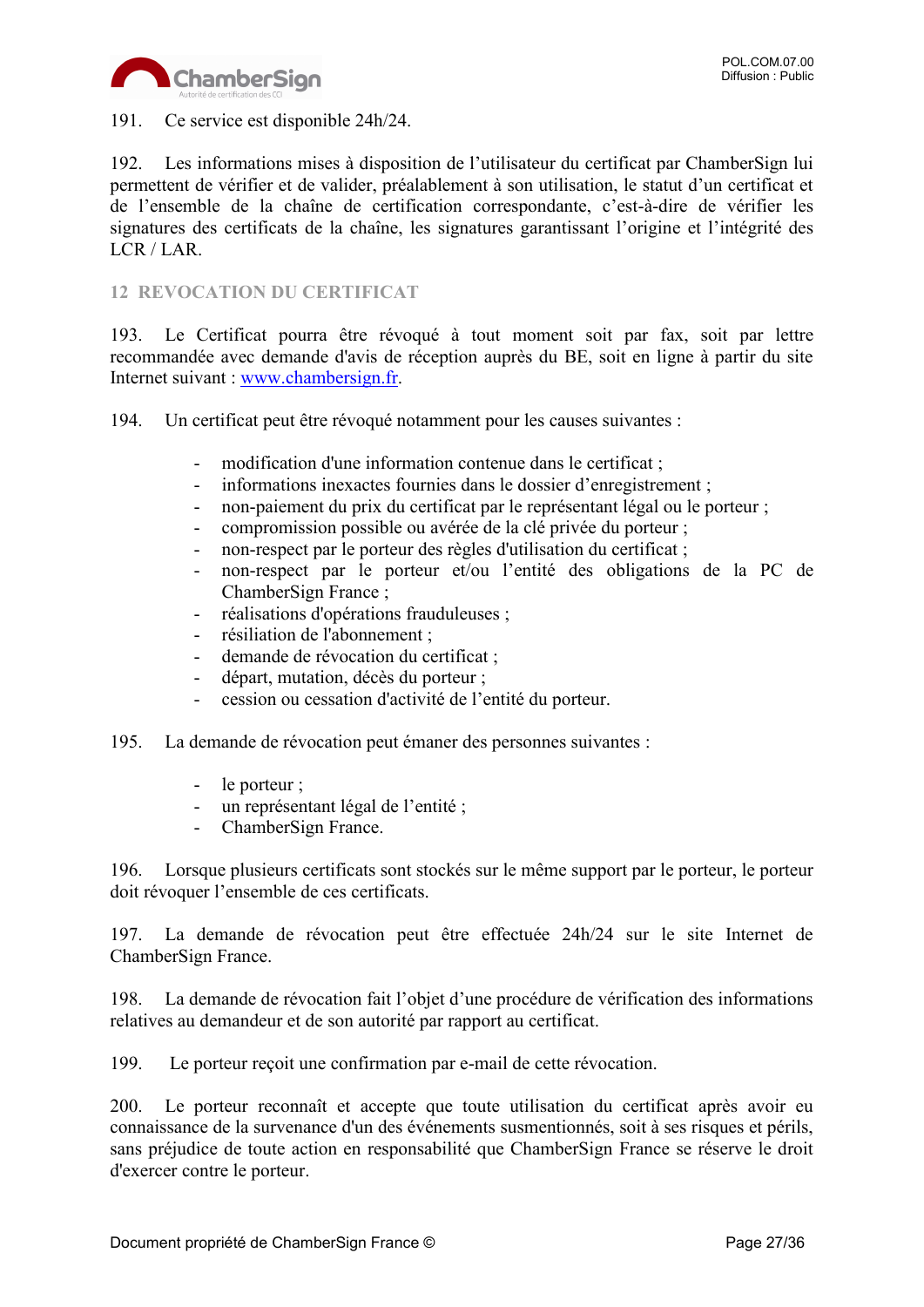

# <span id="page-27-0"></span>**13 OBLIGATIONS DE CHAMBERSIGN**

201. ChamberSign France attribue à sa PC un OID qui est porté dans les certificats correspondants qu'elle s'engage à faire évoluer en cas d'évolution de sa PC.

202. Elle s'engage au contrôle par le Bureau d'Enregistrement de l'identification du Porteur et du Représentant Légal se présentant pour obtenir un Certificat de signature.

203. ChamberSign France s'engage à réaliser les prestations de certification selon les modalités et dans les limites des présentes conditions générales.

204. ChamberSign France s'engage à démontrer aux utilisateurs de ses certificats qu'elle a émis un certificat pour un porteur donné et que ce porteur a accepté le certificat.

205. Elle s'engage à tout mettre en oeuvre pour créer et émettre des certificats contenant des informations réputées exactes.

206. Pour cela, ChamberSign France s'engage à s'assurer que le dossier de demande de certificat est complet, que les pièces fournies sont apparemment conformes.

207. Elle s'engage à ce que le certificat électronique soit délivré au porteur dans un délai de 48 heures à compter de la remise d'un dossier complet au bureau d'enregistrement.

208. Elle s'engage à établir, par l'émission d'un certificat, un lien entre l'identité d'une personne et les informations contenues dans ledit certificat.

209. Dans l'hypothèse où le représentant légal aurait recours aux services d'un délégataire, le Bureau d'Enregistrement s'engage à effectuer le contrôle de l'identité du délégataire et la vérification de l'existence du contrat de mandat entre le représentant légal et le délégataire.

210. ChamberSign France prend toutes les mesures raisonnables pour s'assurer que les porteurs sont au courant de leurs droits et obligations concernant l'utilisation et la gestion des clés, des certificats et de l'équipement et des logiciels utilisés aux fins de l'IGC.

211. ChamberSign France prend les dispositions nécessaires pour couvrir ses responsabilités liées à ses opérations et/ou activités et posséder la stabilité financière et les ressources exigées pour fonctionner en conformité avec la PC.

212. ChamberSign France a un devoir général de surveillance quant à la sécurité et l'intégrité des certificats délivrés par elle-même ou l'une de ses composantes.

213. ChamberSign France s'engage sur le bon fonctionnement des certificats qu'elle délivre.

<span id="page-27-1"></span>**14 OBLIGATIONS DU PORTEUR**

214. Le porteur s'engage à fournir toutes informations utiles, exactes et à jour pour la création et la gestion des certificats pendant toute la durée du contrat.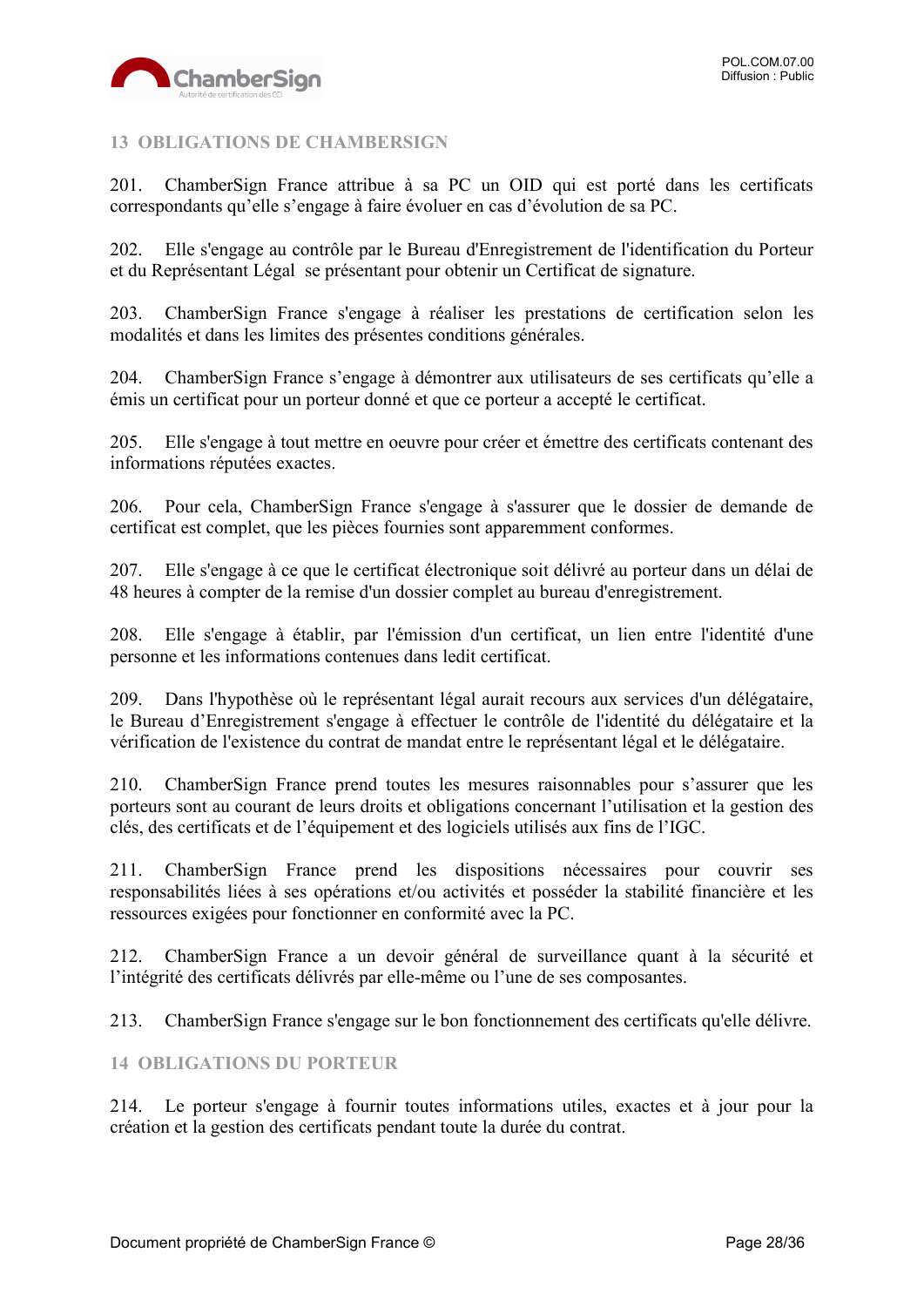

215. Le porteur est garant de l'exactitude des informations fournies et de l'exhaustivité des pièces justificatives nécessaires, à l'enregistrement conformément à l'article Demande de certificats et renouvellement des présentes conditions générales.

216. Il reconnaît et accepte que les informations fournies à ce titre soient conservées et utilisées par ChamberSign France pour gérer les certificats dans les conditions prévues par la loi et en particulier celles relatives à la protection des données personnelles.

217. Le porteur informe ChamberSign France de toute modification concernant les informations contenues dans son certificat.

218. ChamberSign France se réserve la faculté de procéder à des vérifications aléatoires concernant l'actualité des informations contenues dans le certificat.

219. Les modifications concernant les informations contenues dans le certificat doivent être adressées par courrier avec les pièces justificatives requises au BE de rattachement, dans un délai de 30 jours à compter de leur survenance. A défaut, ChamberSign France se réserve le droit, le délai écoulé, de révoquer le Certificat (ou résilier les conditions générales d'utilisation).

220. Le porteur reconnaît être informé des conditions d'installation des certificats de ChamberSign France. En particulier, le certificat fait l'objet d'un tutoriel disponible sur le site Internet de ChamberSign France.

221. Le porteur choisit le matériel et les logiciels offrant une sécurité en adéquation avec ses besoins pour l'installation et la protection des certificats et des supports physiques.

222. Le porteur s'engage à respecter les usages autorisés des bi-clés et des certificats.

223. Le porteur protège sa clé privée par des moyens appropriés à son environnement.

224. Le porteur protège ses données d'activation et, le cas échéant, les met en œuvre.

225. Le porteur protège l'accès à sa base de certificats.

226. Le porteur respecte les conditions d'utilisation de sa clé privée et du certificat correspondant.

227. Le porteur doit faire, sans délai, une demande de révocation de son certificat auprès du Bureau d'Enregistrement ou sur le site [www.chambersign.fr,](http://www.chambersign.fr/) en cas de compromission ou de suspicion de compromission de sa clé privée (ou de ses données d'activations).

228. Le porteur s'engage à ne pas délivrer le certificat qui lui est attribué ni les codes de protection de ce certificat.

229. Le porteur est informé que les informations personnelles d'identité pourront être utilisées comme éléments d'authentification lors de la demande de révocation.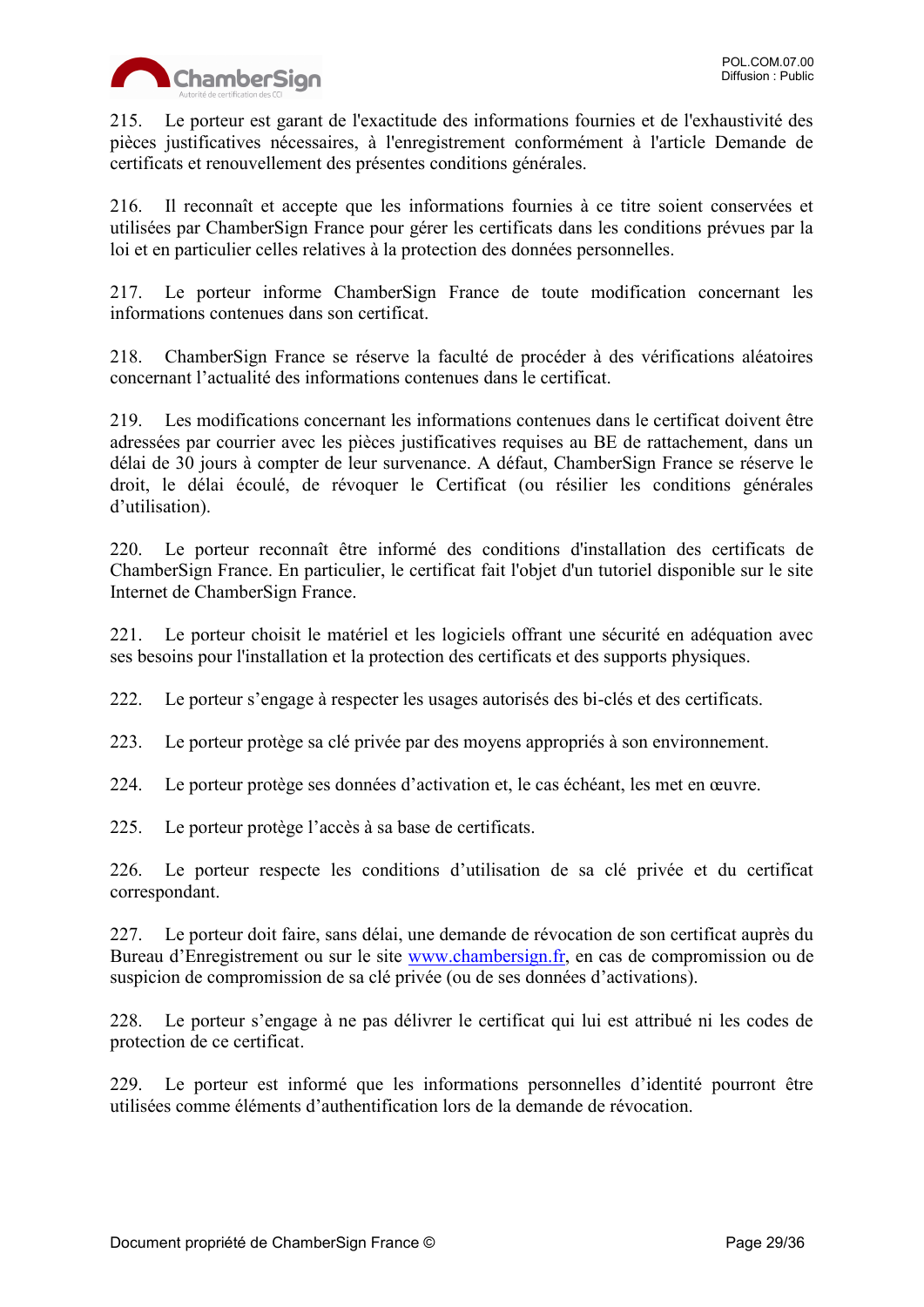

# <span id="page-29-0"></span>**15 OBLIGATIONS DES UTILISATEURS DE CERTIFICATS**

230. Les utilisateurs de certificat s'engagent à respecter les stipulations des présentes conditions générales.

231. Les utilisateurs de certificats vérifient et respectent l'usage pour lequel un certificat a été émis.

232. Les utilisateurs de certificats contrôlent que le certificat émis par ChamberSign France est référencé au niveau de sécurité et pour le service de confiance requis par l'application.

233. Pour chacun des certificats de la chaîne de certification, du certificat du porteur jusqu'à l'autorité de certification racine, les utilisateurs vérifient l'état du certificat et notamment la signature numérique de ChamberSign France, émettrice du certificat considéré, et contrôlent la validité de ce certificat.

234. Les utilisateurs de certificats vérifient et respectent les obligations des utilisateurs de certificats exprimés dans la PC applicable.

<span id="page-29-1"></span>**16 OBLIGATIONS DU REPRESENTANT LEGAL**

235. Le représentant légal s'engage à respecter les stipulations des présentes conditions générales.

236. Le représentant légal est responsable de la gestion des certificats délivrés à ses employés ou agents dans le cadre du contrat d'abonnement de façon, et s'engage à faire en sorte que tout porteur de certificat délivré dans le cadre de ce contrat d'abonnement respecte les obligations qui y sont afférentes et qu'aucune fraude ou erreur n'est commise. A ce titre, le représentant légal s'assure notamment que le porteur :

- n'utilise pas les certificats à des fins personnelles ;
- communique les informations utiles à la création du certificat et les éventuelles modifications pendant toute la durée du contrat d'abonnement ;
- respecte la procédure de révocation décrite à l'article Révocation ;
- conserve secrètes et de manière sécurisée, les données confidentielles et le support physique du certificat.

237. Le représentant légal s'engage à fournir toutes informations utiles, exactes et à jour pour la création et la gestion des certificats pendant toute la durée du contrat.

238. Les modifications concernant les informations contenues dans le certificat doivent être adressées par courrier avec les pièces justificatives requises au BE de rattachement, dans un délai de 30 jours à compter de leur survenance. A défaut, ChamberSign France se réserve le droit, le délai écoulé, de révoquer le Certificat (ou résilier le contrat d'abonnement).

239. Le représentant légal est garant de l'exactitude des informations fournies et de l'exhaustivité des pièces justificatives nécessaires, à l'enregistrement conformément à l'article Demande de certificats et Renouvellement des présentes conditions générales.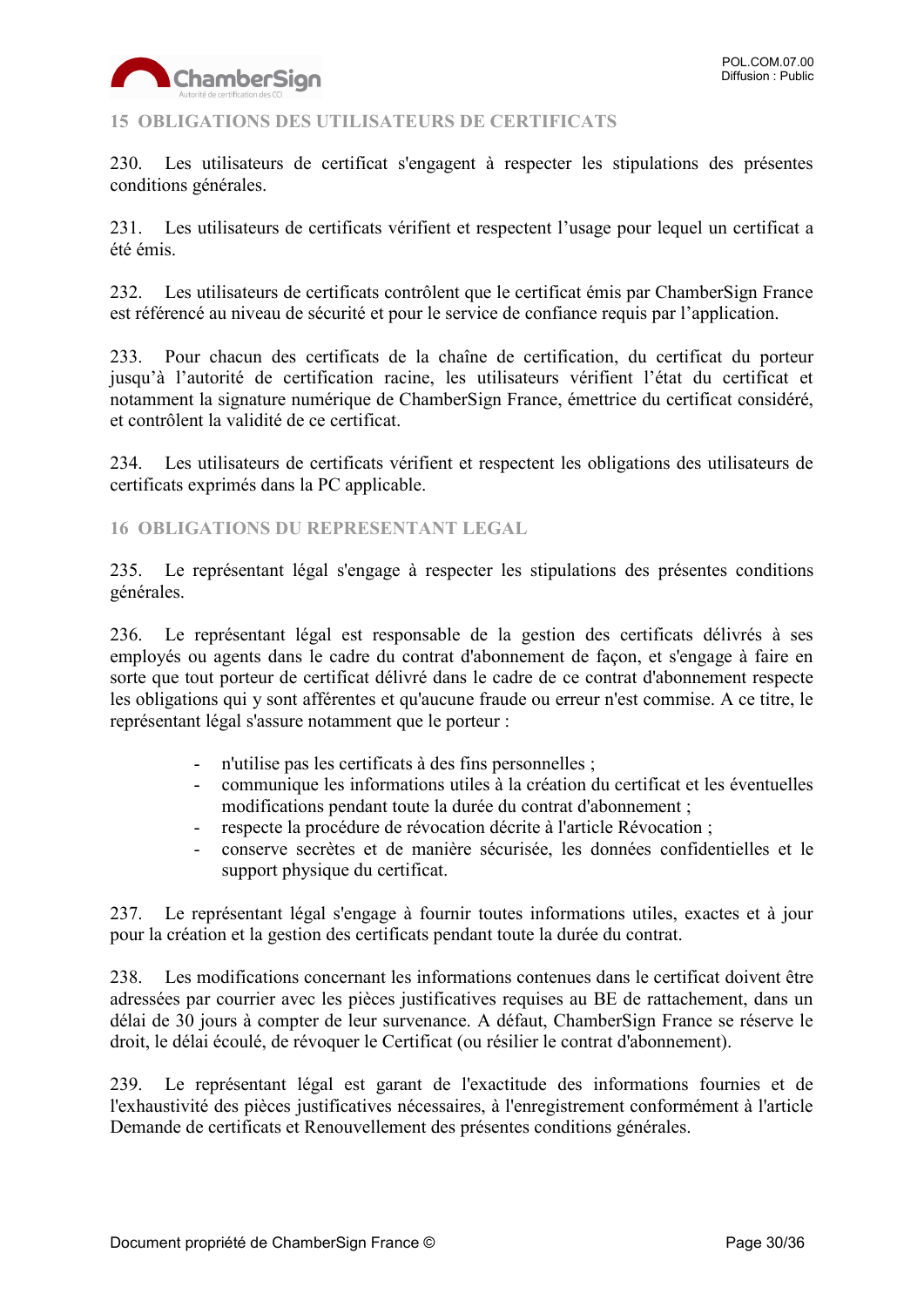

240. Il reconnaît et accepte que les informations fournies à ce titre soient conservées et utilisées par ChamberSign France pour gérer les certificats dans les conditions prévues par la loi et en particulier celles relatives à la protection des données personnelles.

241. Le représentant légal reconnaît être informé des conditions d'installation des certificats de ChamberSign France. En particulier, le certificat fait l'objet d'un tutoriel disponible sur le site Internet de ChamberSign France.

242. Le représentant légal choisit le matériel et les logiciels offrant une sécurité en adéquation avec leurs besoins pour l'installation et la protection des certificats et des supports physiques.

#### <span id="page-30-0"></span>**17 PRIX**

243. Le prix du service de certification est déterminé dans les conditions tarifaires émises par ChamberSign France.

- 244. Les modes de règlement acceptés sont les suivants :
	- \* Carte bleue ;
	- \* Virement ;
	- \* Chèque.

245.Aucun escompte n'est accordé en cas de règlement anticipé.

- 246.ChamberSign France se réserve le droit de refacturer au porteur les frais bancaires dans le cas où le chèque serait émis sans provision, ainsi que les frais engendrés en cas d'erreur de paiement de la part du porteur.
- 247.Le certificat est réglé à la date du face à face.
- 248.En cas de non règlement dans les délais, il sera dû conformément à la loi n° 2001-420, une indemnité calculée sur la base du taux appliqué par la banque centrale européenne à son opération de refinancement la plus récente majoré de 10 points de pourcentage.
- 249.Ces pénalités seront applicables dès le jour suivant la date prévue au règlement de la facture et seront exigibles sans qu'aucun rappel ne soit nécessaire.
- 250.En cas de non règlement, ChamberSign France se réserve le droit de révoquer le certificat sans ouvrir droit à dommages et intérêts ni remplacements.
- <span id="page-30-1"></span>**18 GARANTIES ET LIMITES DE GARANTIES**
- 251.ChamberSign France garantit et maintient la cohérence de sa DPC avec sa PC.
- 252.ChamberSign France s'engage à protéger et garantir l'intégrité et la confidentialité des clés secrètes et/ou privées.
- 253.ChamberSign France garantit la sécurité des clés qu'elle remet.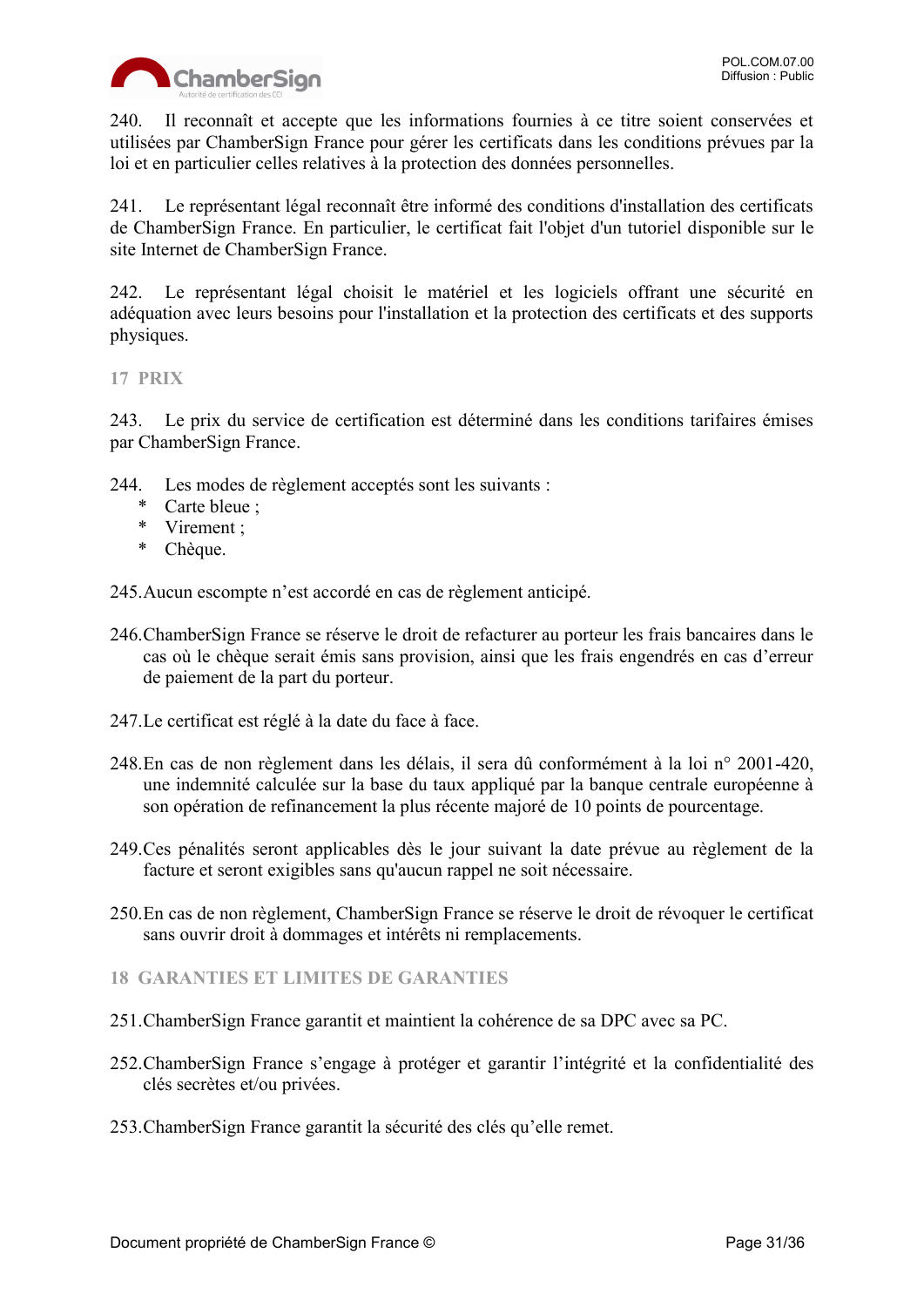

- <span id="page-31-0"></span>
- 254.ChamberSign France est responsable de la conformité de sa politique de certification, avec les exigences émises par la PC-Type.
- 255.ChamberSign France assume toute conséquence dommageable résultant du non-respect de sa PC par elle-même ou l'une de ses composantes.
- 256.De plus, ChamberSign France reconnaît engager sa responsabilité en cas de faute ou de négligence, d'elle-même ou de l'une de ses composantes, quelle qu'en soit la nature et la gravité, qui aurait pour conséquence la lecture, l'altération ou le détournement des données personnelles des porteurs à des fins frauduleuses, que ces données soient contenues ou en transit dans les applications de gestion des certificats de ChamberSign France.
- 257.Elle est responsable du maintien du niveau de sécurité de l'infrastructure technique sur laquelle elle s'appuie pour fournir ses services.
- 258.Toute modification ayant un impact sur le niveau de sécurité fourni doit être approuvée par les instances de haut niveau de l'AC.
- 259.Seules les informations pertinentes de la PC mise en place par l'AC figurent dans les conditions générales d'utilisation.
- 260.ChamberSign France ne saurait être tenue responsable du préjudice causé par un usage du certificat dépassant les limites de l'usage autorisé.
- 261.La responsabilité de ChamberSign France ne saurait être engagée en cas d'informations inexactes dues à de fausses déclarations, à de faux documents ou à l'absence d'information des modifications survenues dans la situation du porteur ou du représentant légal lors de la création ou en cours de validité du certificat, que la fausse déclaration, le faux document ou l'omission soit intentionnel ou pas.
- 262.Sans préjudice de l'article Assurance, ChamberSign France ne sera en aucun cas tenue responsable des dommages indirects tels que, par exemple, tout préjudice financier ou commercial, perte de bénéfice ou d'exploitation, trouvant leur origine ou étant la conséquence de l'abonnement ou inhérents à l'utilisation des certificats émis par ChamberSign France.
- 263.Elle n'assume aucun engagement ni responsabilité quant à l'utilisation d'un certificat par le porteur, le représentant légal ou l'utilisateur du certificat non conforme aux dispositions des présentes Conditions Générales, notamment pour ce qui concerne les procédures de contrôle de validité du certificat lors d'une transaction.
- 264.Par ailleurs, ChamberSign France ne saurait être responsable des phénomènes liés à l'usure normale des médias informatiques, et notamment de la détérioration des informations portées sur lesdits médias due à l'influence des champs magnétiques.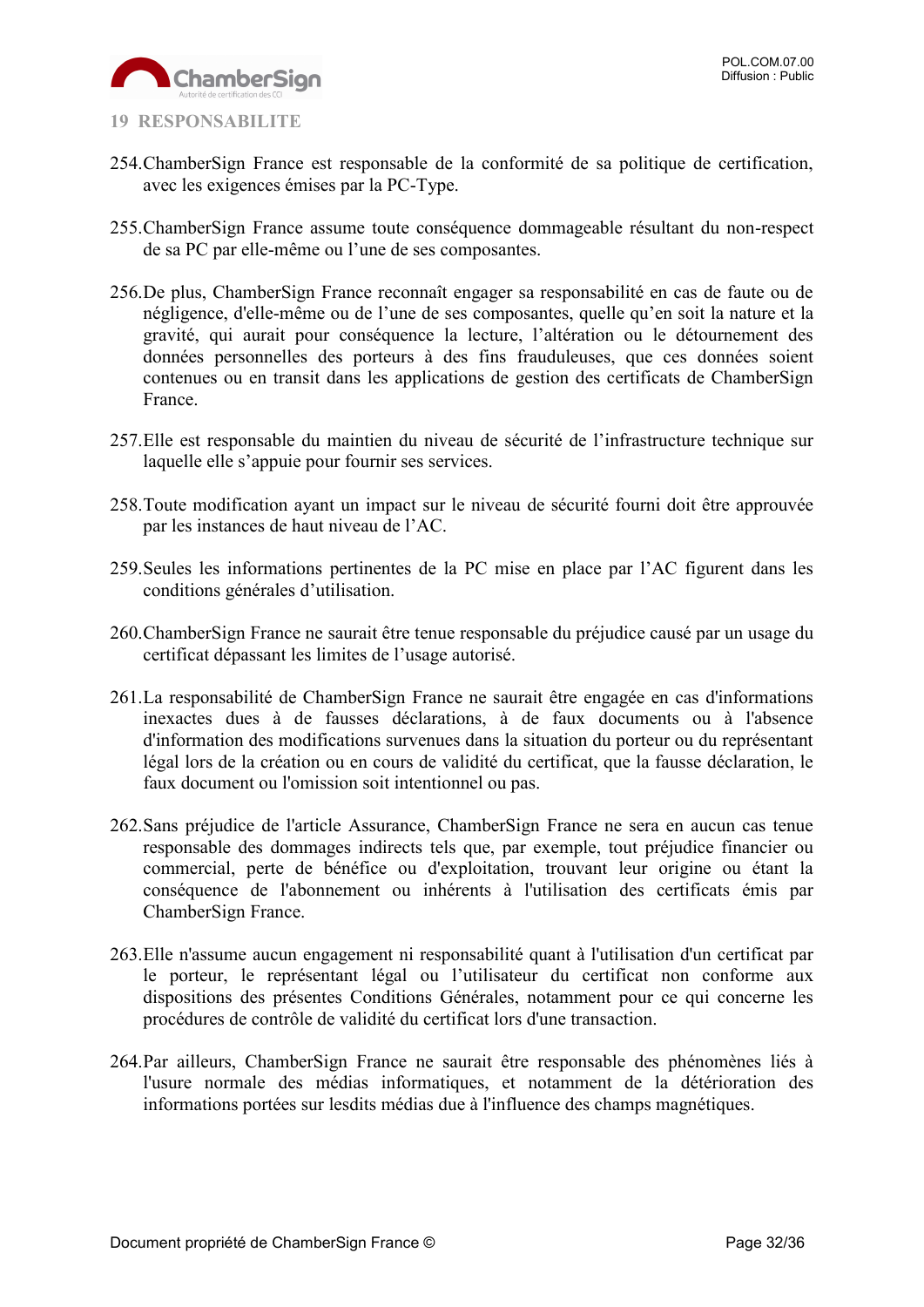

- 265.ChamberSign France ne saurait être tenue pour responsable des dommages liés notamment à une interruption ou un dysfonctionnement des services et applications de l'utilisateur de certificats.
- 266.Si le représentant légal a fait l'acquisition d'un ou plusieurs supports physiques, ChamberSign France n'est responsable que de leur délivrance physique.
- 267.En cas de dysfonctionnement du support physique ou de son logiciel pilote associé, CSF en assure le remplacement.
- 268.ChamberSign France ne saurait être responsable de l'usage de la clé privée du porteur, qui en a la responsabilité personnelle. Tout dommage lié à la compromission de la clé privée est à la charge du représentant légal.
- 269.ChamberSign France ne saurait voir sa responsabilité engagée du fait d'une utilisation illicite du certificat dès lors que le représentant légal ou le porteur n'aura pas effectué une demande de révocation conformément aux présentes conditions générales.

#### <span id="page-32-0"></span>**20 ASSURANCE**

- 270.ChamberSign France a souscrit, pour l'ensemble des dommages corporels, matériels et immatériels résultant de son activité, auprès de Gras Savoye une assurance couvrant les conséquences de sa responsabilité civile professionnelle.
- 271.Aux termes du contrat d'assurance souscrit par ChamberSign France, le porteur pourra bénéficier du remplacement du Certificat perdu, ou volé.

#### <span id="page-32-1"></span>**21 CONFIDENTIALITE**

272.Dans le cadre des présentes, l'ensemble des informations est confidentiel et recouvre toutes informations ou toutes données communiquées par les parties par écrit ou oralement.

273.Les parties s'engagent à :

- traiter les informations confidentielles avec le même degré de protection qu'elles accordent à leurs propres informations confidentielles de même importance ;
- garder les informations confidentielles et qu'elles ne soient pas divulguées ni susceptibles de l'être directement ou indirectement à tout tiers ;
- éviter que les informations confidentielles ne soient ni copiées, ni reproduites, ni dupliquées, en partie ou en totalité, lorsque de telles copies, reproductions ou duplications ne sont pas directement liées à l'exécution des présentes.

#### <span id="page-32-2"></span>**22 PROPRIETE INTELLECTUELLE**

274.Les parties déclarent et garantissent avoir la libre disposition des marques, noms, dénominations, et autres signes distinctifs destinés à être utilisés dans le cadre des présentes.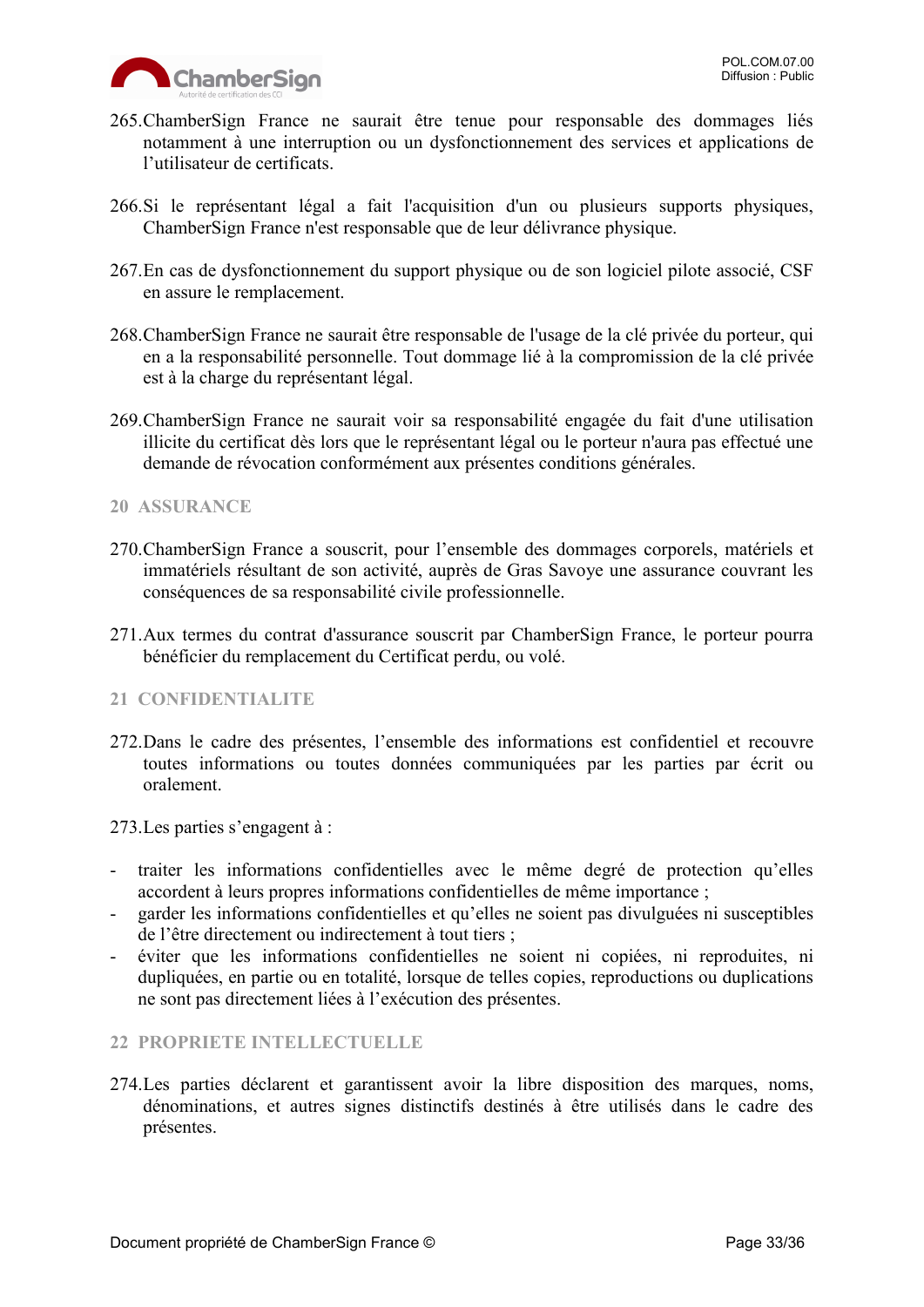

# <span id="page-33-0"></span>**23 DONNEES A CARACTERE PERSONNEL**

- 275.Les données à caractère personnel recueillies par ChamberSign France pour les besoins de la délivrance et de la conservation des certificats peuvent l'être directement auprès de la personne concernée ou indirectement auprès du représentant légal et ne seront traitées que pour les fins en vue desquelles elles ont été recueillies.
- 276.ChamberSign France déclare et garantit que les données à caractère personnel collectées dans le cadre des présentes ainsi que les traitements dont elle est le responsable sont traitées conformément aux dispositions de la loi n°78-17 du 6 janvier 1978 relative à l'informatique, aux fichiers et aux libertés.
- 277.En particulier, ChamberSign France fait son affaire de l'observation vis-à-vis des personnes concernées par la collecte et le traitement de données à caractère personnel des informations prescrites à l'article 32 de la loi du 6 janvier 1978.
- 278.ChamberSign France assure la confidentialité et la sécurité des données collectées dans le cadre des présentes.
- 279.Toutefois, ces données pourront être transmises à l'opérateur technique de ChamberSign France, qui respecte la même politique de confidentialité que ChamberSign France.
- 280.Le représentant légal et le porteur peuvent écrire à ChamberSign France, à l'adresse suivante : ChamberSign France - 46 avenue de la Grande Armée - 75 017 Paris, pour exercer leurs droits d'accès, d'interrogation, d'opposition pour motif légitime, et de rectification à l'égard des informations les concernant et faisant l'objet d'un traitement par ChamberSign France, dans les conditions prévues par la loi du 6 janvier 1978.
- 281.Le représentant légal et le porteur disposent de la faculté de s'opposer, sans frais et sans motif, à ce que les données le concernant soient utilisées à des fins de prospection, notamment commerciale.
- <span id="page-33-1"></span>**24 RESILIATION DE L'ABONNEMENT**
- 282.Le représentant légal ou le porteur pourra résilier l'abonnement à tout moment et sans cause.
- 283.Dans ce cas, il ne peut prétendre au remboursement des sommes déjà versées au titre de l'abonnement au service de certification de ChamberSign France.
- 284.De son côté, ChamberSign France pourra résilier l'abonnement de façon anticipée si le représentant légal ou le porteur ne respecte pas les obligations contractuelles mises à sa charge, après une mise en demeure par courrier recommandé avec accusé de réception, restée infructueuse pendant 30 jours.
- 285.L'abonnement est résilié de plein droit :
- en cas d'expiration de l'ensemble des certificats ;
- en cas de révocation des certificats ;
- en cas de non paiement du prix de l'abonnement.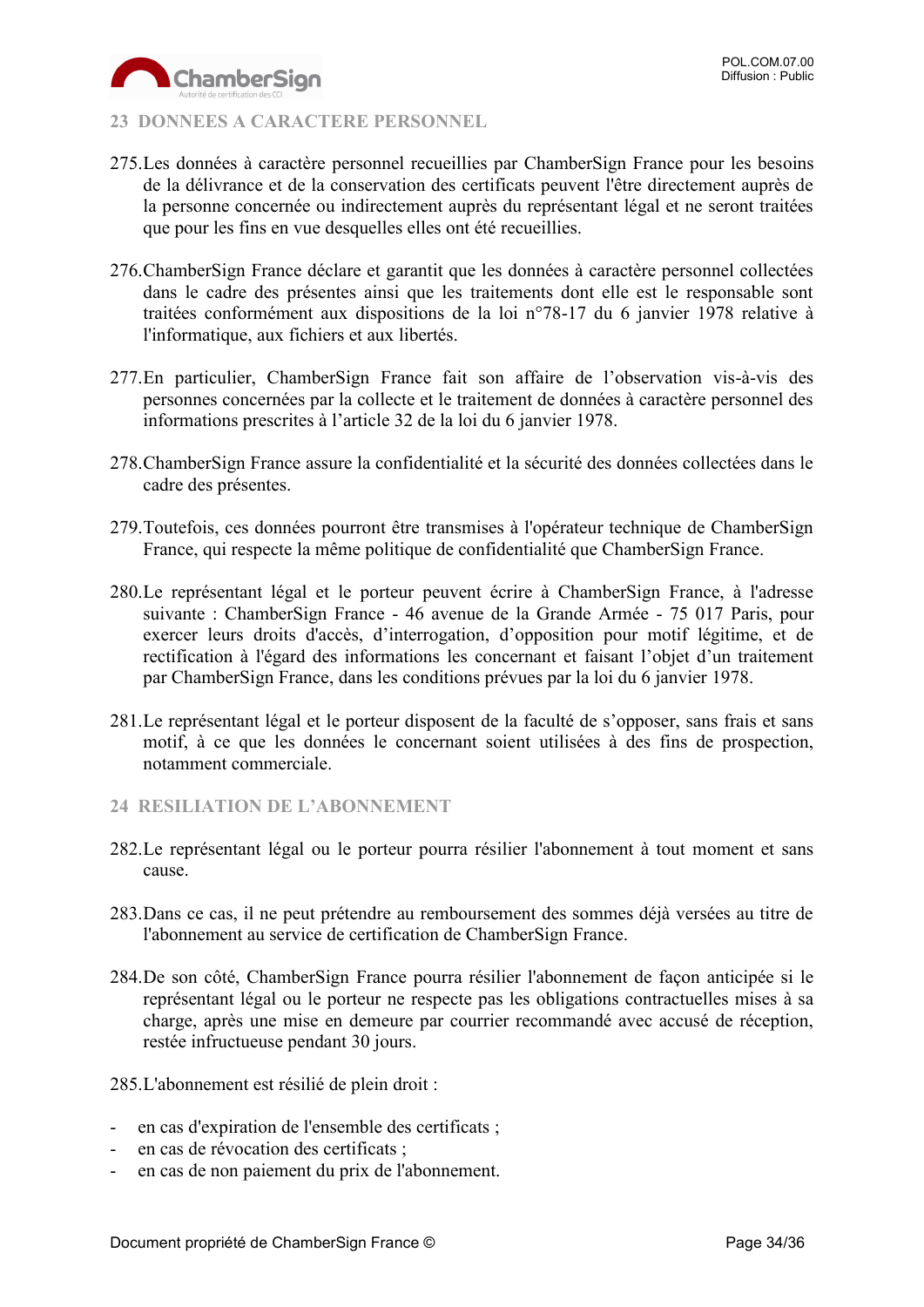

Si après révocation, ChamberSign France reçoit de la même personne, une nouvelle demande de certificat, un nouveau dossier sera constitué et les Conditions Générales d'Utilisation seront alors à nouveau à signer.

286.En cas de résiliation intervenant avant la fin de la durée de validité attachée au certificat, pour un motif non imputable à ChamberSign France, le prix versé par le représentant légal ou par le porteur restera acquis à ChamberSign France.

<span id="page-34-0"></span>**25 BONNE FOI**

287.Les parties conviennent d'exécuter leurs obligations avec une parfaite bonne foi.

#### <span id="page-34-1"></span>**26 CONSERVATION**

- 288.ChamberSign France conservera les documents relatifs à la preuve du contrôle d'identification des porteurs pendant les délais prévus dans la politique de certification.
- 289. Les journaux d'évènement sont conservés sur site pendant une durée de 30 jours.

290. Après leur génération, ils sont archivés dans un bref délai et au plus tard sous le délai d'un jour et pendant cinq ans.

- 291.Les dossiers d'enregistrement sont archivés pendant une durée de 5 ans.
- 292.Les certificats de ChamberSign France et des porteurs, ainsi que les LCR émis par ChamberSign France sont archivés pendant une durée de 5 ans.
- 293.Les dossiers de demande de certificat acceptés sont archivés pendant une durée nécessaire aux besoins de fourniture de la preuve de la certification dans des procédures légales, conformément à la loi applicable.

<span id="page-34-2"></span>**27 NULLITE**

294.Si une ou plusieurs clauses des présentes conditions générales sont tenues pour non valables ou déclarées comme telles par une loi, un règlement ou par suite d'une décision définitive d'une juridiction compétente, les autres clauses conserveront leur pleine validité sauf en cas de caractère indissociable avec la stipulation litigieuse.

<span id="page-34-3"></span>**28 INTEGRALITE**

- 295.Les parties reconnaissent que les conditions générales, le formulaire d'abonnement, la grille tarifaire et la politique de certification de ChamberSign France ainsi que tout document contractuel relatif à la délivrance et à la gestion des certificats constituent l'intégralité du contrat.
- 296.En cas de contradiction, les dispositions des présentes prévaudront sur tout autre document constituant l'ensemble contractuel précédemment défini.